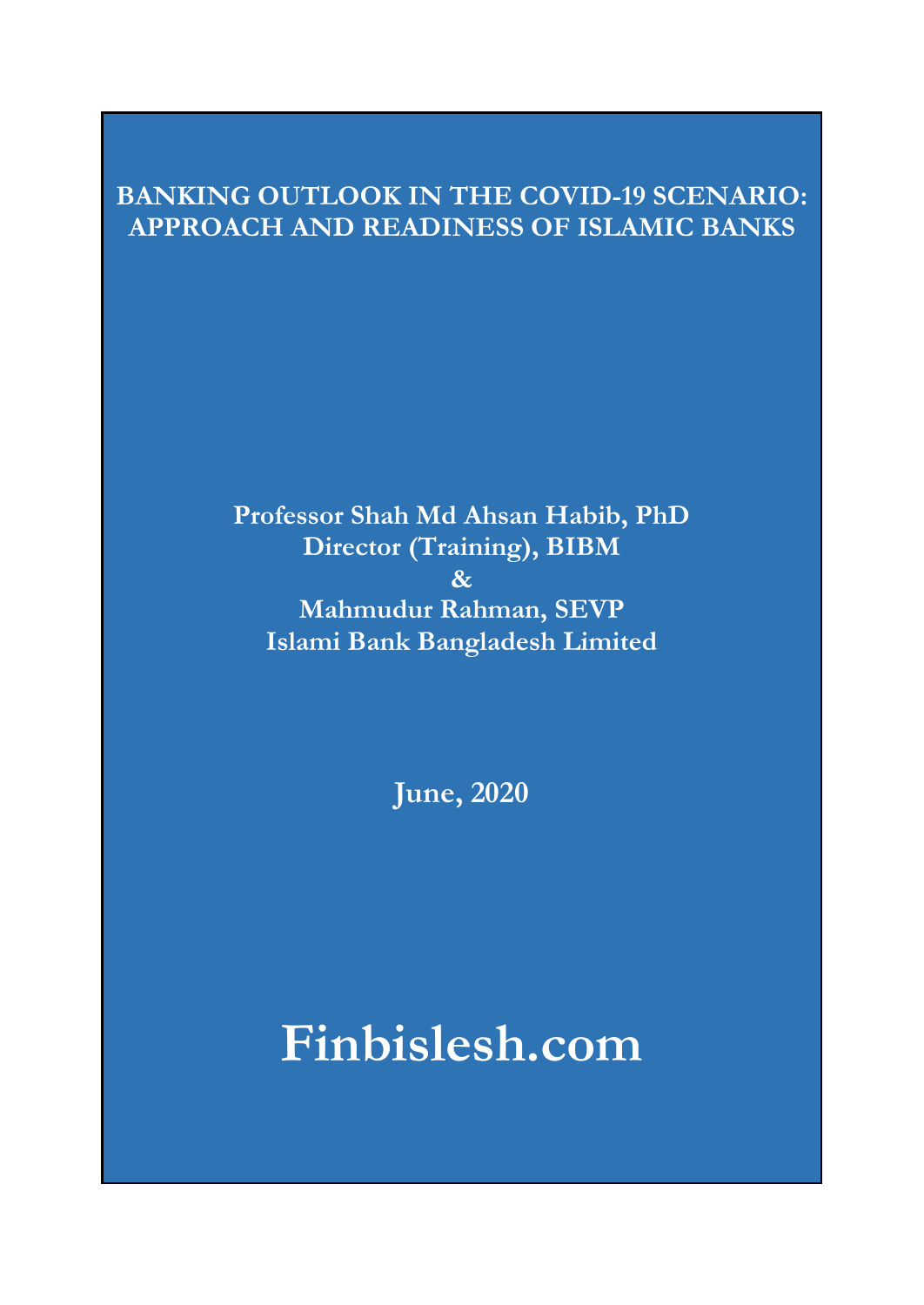#### **Segment-1: Approach and Readiness for Resilience and Sustainability in Islamic Banking**

The global banking industry is fighting Covid-19 and working for resilience in line with the recovery strategies evolved and prescribed by the policymakers. While the outcome of the global efforts and the potential timeline for handling the situation is unclear, there are clear indications that the resulting devastation might even bring greater havoc. The complex multicrises situation<sup>1</sup> started causing huge challenges for the banking and financial industry, and Islamic banking and finance is no exception (AAOIFI, 2020a). More specifically, the current environment characterized by acute business and financial interruptions; uncertainties with future business conditions; fears and lack of confidence amongst entrepreneurs and clients; and skepticisms with legal liabilities have created an extremely risky atmosphere for all forms of banking activities including Islamic banking. Not different from the banking industry as a whole, the business continuity; shaping the right approach; formulation of the right kind of readiness framework are critical challenges to the Islamic banking industry in this Covid-19 situation.

Now the most critical question is- how the root cause of this corona crisis and the resultant economic and banking devastations can be handled in a sustainable manner? Who is/are responsible for this pandemic i.e. for this devastation? According to IPBES (2020), there is a single species that is responsible for the Covid-19 pandemic-'we', the human being. The overambitious intervention of human beings depleted the natural ability of the environment to balance itself and disrupted ecological cycles. In addition, some new technologies altered the way that the people interact with their natural environment, and some of the fundamentally unnatural interventions resulted in a huge debate. In spite of several benefits, there are opinions that these highly debated unnatural interventions like genetically modified crops and animal cloning have threatened the natural order.<sup>2</sup> Practically, all these over exploration efforts; hasty development attempts; rapid modernization endeavors; and over ambitious policy interventions without respecting the natural order appear to be the responsible factors for today"s misery- the Covid-19 Crisis. The Islamic view of the natural order and the environment, like everything else that is Islamic, has its roots in The Holy Qur"an where the concept of environment is distinct enough with given values to unity, balance, order, and harmony (Shah, 2020). Environmental protection is an important aspect of Islam. Islamic finance, defined by the implementation of principles of Shariah and Islamic law derived from The Holy Qur'an, The Hadith and other founding elements of Islam (Usher and Daouda, 2020), must not resort to any action that is harmful to the environment and against the natural order.

<sup>&</sup>lt;sup>1</sup> Published recently in the Harvard Business Review, an article placed the existing and upcoming situation as a combination of Real Recession; Policy Recession and Financial Crisis (Carlsson-Szlezak et. al, 2020).

<sup>&</sup>lt;sup>2</sup> Sharia scholars prohibit certain activities that include transactions based on interests, production or certain food and beverage industries etc. and also unnatural interventions like cloning (Jamaldeen, Faleel, Dummies: [https://www.dummies.com/personal-finance/islamic-finance/seven-prohibited-industries-in-islamic-financial](https://www.dummies.com/personal-finance/islamic-finance/seven-prohibited-industries-in-islamic-financial-investments/)[investments/\)](https://www.dummies.com/personal-finance/islamic-finance/seven-prohibited-industries-in-islamic-financial-investments/).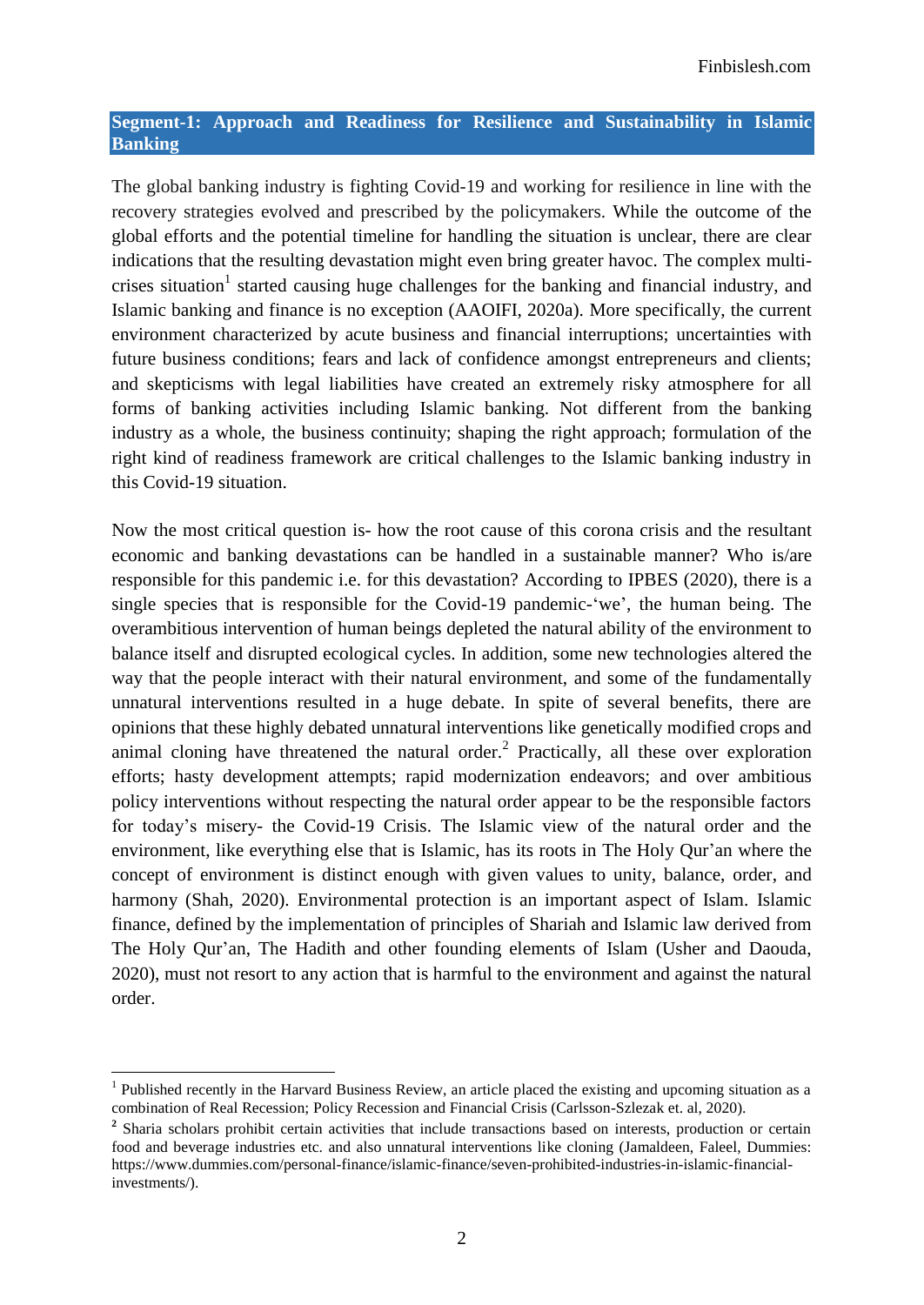Alongside quick responses for handling contamination risk, the government of Bangladesh has undertaken several recovery measures, and the banking industry of the country is engaged in adapting the unprecedented scenario. However, these policy interventions, recovery drives, adaptation, and readiness must integrate environmental concerns for a sustainable solution. The paper is an attempt to discuss an indicative approach and readiness framework for the Islamic banks of the country depicting the banking outlook in the Covid-19 scenario. The paper draws heavily on recently published resources on the related issues and information analyses. Initiating with the background in segment-1; the subsequent segments dealt with dynamics of the causes of the crisis and impacts of Covid-19 on Islamic banking in the global and Bangladesh context before putting forward the desired approach and preparedness framework for Islamic banks of Bangladesh in segment-6.

#### **Segment-2: Causes and Dynamics of the Catastrophe as Part of the Resolution Drive**

Logical connections between nature and human health are well recognized.<sup>3</sup> Nature is the life-support system, and healthy natural systems provide so many essentials like water, clean air, fertile soils and a stable climate; they also give people food, medicines and materials; and directly underpin livelihoods (UNEP, 2020c). Treating animals with respect is crucial to humanity's own safety. The Holy Our'an contains many examples and directives about how Muslims should treat animals.<sup>4</sup> Islam strongly asks Muslims to treat animals with compassion and not to abuse them; all living beings – humans, birds, animals, insects, etc. - are worthy of consideration and respect (Suliman, 2020). Referring to The Holy Qur"an, GreenFItree (2013) notes, people have their social groups and animals have theirs; there are beauty and majesty in the innate construct of swimming shoals of fish or flocks of birds dancing in the skies. However, it is a sad reality that animal rights are grossly violated throughout the world, and violence like hunting for skins or tusks means that several animal species are extinct (GreenFItree, 2013). IPBES (2020) rightly notes, uncontrolled expansion of agriculture, intensive farming, mining, and infrastructure development, as well as the exploitation of wild species have created a 'perfect storm' for the spillover of diseases from wildlife to people.<sup>5</sup> Climate change is another key force which in the longer term is likely to be a growing driver of the emergence of zoonotic disease outbreaks (WWF, 2020a). The most fundamental way to protect ourselves from these zoonotic $<sup>6</sup>$  diseases is to prevent the destruction of nature,</sup> where ecosystems are healthy and biodiverse, they are resilient, adaptable, and help to regulate diseases (UNEP, 2020c). The pandemic is a reminder of the intimate and delicate

 $3$  According to the WWF (2020b) 'everything on our planet is interconnected and we are part of the equation'.

<sup>&</sup>lt;sup>4</sup> "There is not an animal that lives on the earth, nor a being that flies on its wings, but they form communities like you. Nothing have we omitted from the Book, and they all shall be gathered to their Lord in the end" (The Holy Quran 6:38).

<sup>&</sup>lt;sup>5</sup> While the origin of the Covid-19 virus is yet to be established, 60% of infectious diseases originate from [animals,](https://www.ncbi.nlm.nih.gov/pmc/articles/PMC5711306/) and [70% of emerging infectious diseases originate from wildlife.](https://sustainabledevelopment.un.org/content/documents/631980-Machalaba-Anthropogenic%20Drivers%20of%20Emerging%20Infectious%20Diseases.pdf) The Globe have lost [60% of all wildlife](https://www.wwf.org.uk/updates/living-planet-report-2018)  [in the last 50 years,](https://www.wwf.org.uk/updates/living-planet-report-2018) while the number of new infectious diseases has [quadrupled in the last 60 years.](https://www.unicef.org/rosa/media/2406/file/C4D%20Emerging%20Infectious%20Diseases.pdf) It is no coincidence that the destruction of ecosystems has coincided with a sharp increase in such diseases (World Economic Forum, 2020).

<sup>6</sup> Zoonotic diseases are infectious diseases that are naturally transmitted between animals and humans. General strategies for preventing zoonotic diseases include reducing deforestation, ending the illegal wildlife trade, and improving hygiene in settings where interactions with animals are commonplace (Conners, 2020).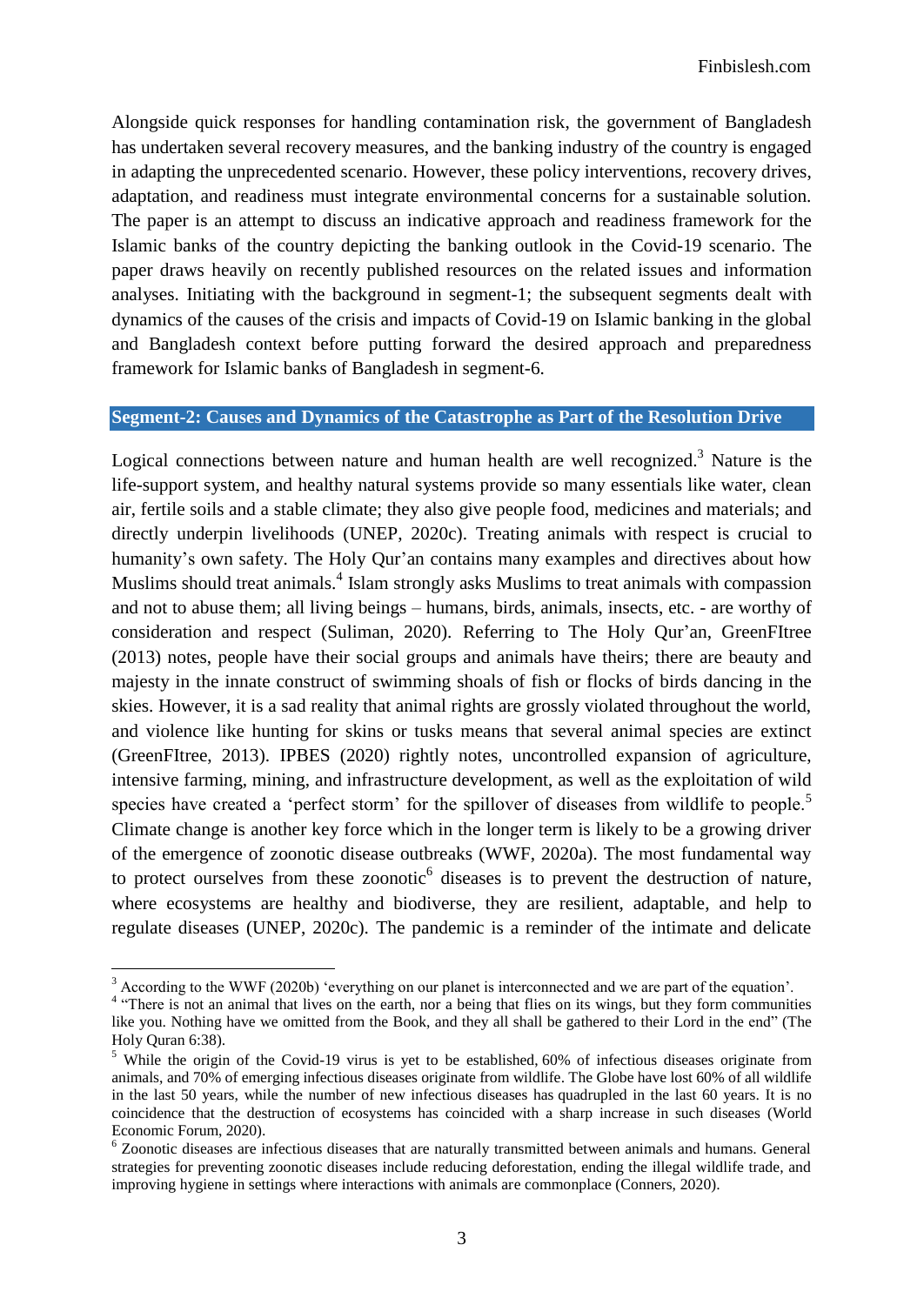relationship between people and the planet (WHO, 2020). To help prevent the next pandemic, it is essential to transform human"s relationships with nature (WWF, 2020b).

Unfortunately, the Covid-19 scenario brought in even more environmental disruption in certain fronts. For example, poaching and deforestation have increased since Covid-19 restrictions went into effect; bush-meat and ivory poaching incidents have become more frequent in Africa; Amazonian deforestation in Brazil has reached a nine-year high since the pandemic began (Price, 2020b). Another unpleasant truth is that the corona crisis is interrupting the ongoing green and sustainable development agenda like the implementation efforts of the UN (United Nations) Sustainable Development Goals or SDGs.<sup>7</sup> Considering the threat of attaining UN SDGs and 2030 Agenda, the UN Secretary-General Antonio Guterres states that ["the recovery from the Covid-19 crisis must lead to a different economy.](https://www.un.org/en/un-coronavirus-communications-team/launch-report-socio-economic-impacts-covid-19?fbclid=IwAR3hF9BH_G5dKJpGP7fvc3Gpcpbufhgp8dPK9clt18M7GANHxH4pPC1laqk)" Reconciliation of public policy and green growth or pursuing economic development in an environmentally sustainable manner - is crucial for that recovery process (Green Finance Platform, 2020). The Islamic attitude towards the environment and natural resource conservation is not only based on the prohibition of over-exploitation but also on [sustainable](https://www.ecomena.org/islam-sustainable-development/)  [development](https://www.ecomena.org/islam-sustainable-development/) (Al-Banna,  $2020$ ).<sup>8</sup>

Looking ahead, it is crucial that humanity rebalance its relationship with nature to secure a sustainable future for people and the planet (WWF, 2020b). Future pandemics are likely to happen more frequently, spread more rapidly, have a greater economic impact, and kill more people if policymakers are not careful about the possible impacts of the choices they make today (IPBES, 2020). Being stewards of the Earth, it is the responsibility of Muslims to care for the environment in a proactive manner; Muslims are encouraged (in The Holy Qur'an<sup>9</sup>) to reflect on the relationship between living organisms and their environment and to maintain the ecological balance created by Allah (Al-Banna, 2020).

In the context of the Covid-19 situation, referring to the calls of health professionals<sup>10</sup>, Health Policy Watch (2020) suggested for recovery packages to prioritize investments in public health such as in clean air, clean water, and low-carbon development. They also warn governments to learn from the failures exposed by the pandemic to tackle vulnerabilities in

 $7$  There are evidences that SDG-2: Zero Hunger; SDG-3: Good Health and Well Being; SDG-6: Clean water and Sanitation; SDG-7: Affordable and Clean Energy; SDG-13: Climate Action; SDG-17: Partnership for the goals are getting affected (UNIDESA, 2020).

<sup>8</sup> Environmental awareness and [protection of natural resources](https://www.cleantechloops.com/islam-environment/) is an integral part of Islamic beliefs; as humans, people are keepers of all creation, including soil, air, water, animals and trees; a major objective of Islamic teachings and traditions is to build and maintain a [healthy and clean](https://www.cleantechloops.com/eco-jihad/)  [environment](https://www.cleantechloops.com/eco-jihad/) which is devoid of any source of pollution and misuse (Al-Banna, 2020).

<sup>&</sup>lt;sup>9</sup> "Allah surely loves not those who transgress the bounds of what is right. Do not cause any disruption on earth after it has been so well ordered." (The Hol[y Qur'an 7:55-56\)](http://www.islamicity.com/Quransearch/action.lasso.asp?-database=Quran&-Table=tblMasterTranslit&-Response=Sreply1.asp&-Error=SReply1.asp&-MaxRecords=25&-token=English,||%3Cta%3Etrue%3C/ta%3E%3Ctt%3Etrue%3C/tt%3E%3Cts%3Etrue%3C/ts%3E%3Cdc%3Efalse%3C/dc%3E%3Ctx%3Etrue%3C/tx%3E%3Cal%3Etrue%3C/al%3E&-op=qrange&CV=7:55-7:56&-sortorder=Ascend&-sortfield=cv&-Search).

<sup>&</sup>lt;sup>10</sup> More than 40 million health professionals from 90 countries worldwide have issued an open letter to G20 [leaders](https://healthyrecovery.net/) and their chief medical advisors, urging them to support climate smart development in their plans for economic recovery from Covid-19. The appeal to the [Group of 20](https://g20.org/en/Pages/home.aspx) of the world"s most industrialized countries, supported by some 350 professional organizations, including the World Medication Association, says green growth is medically mandated – to save lives both from climate and air-pollution related threats which would also make societies more resilient to pandemics such as Covid-19 (Health Policy Watch, 2020).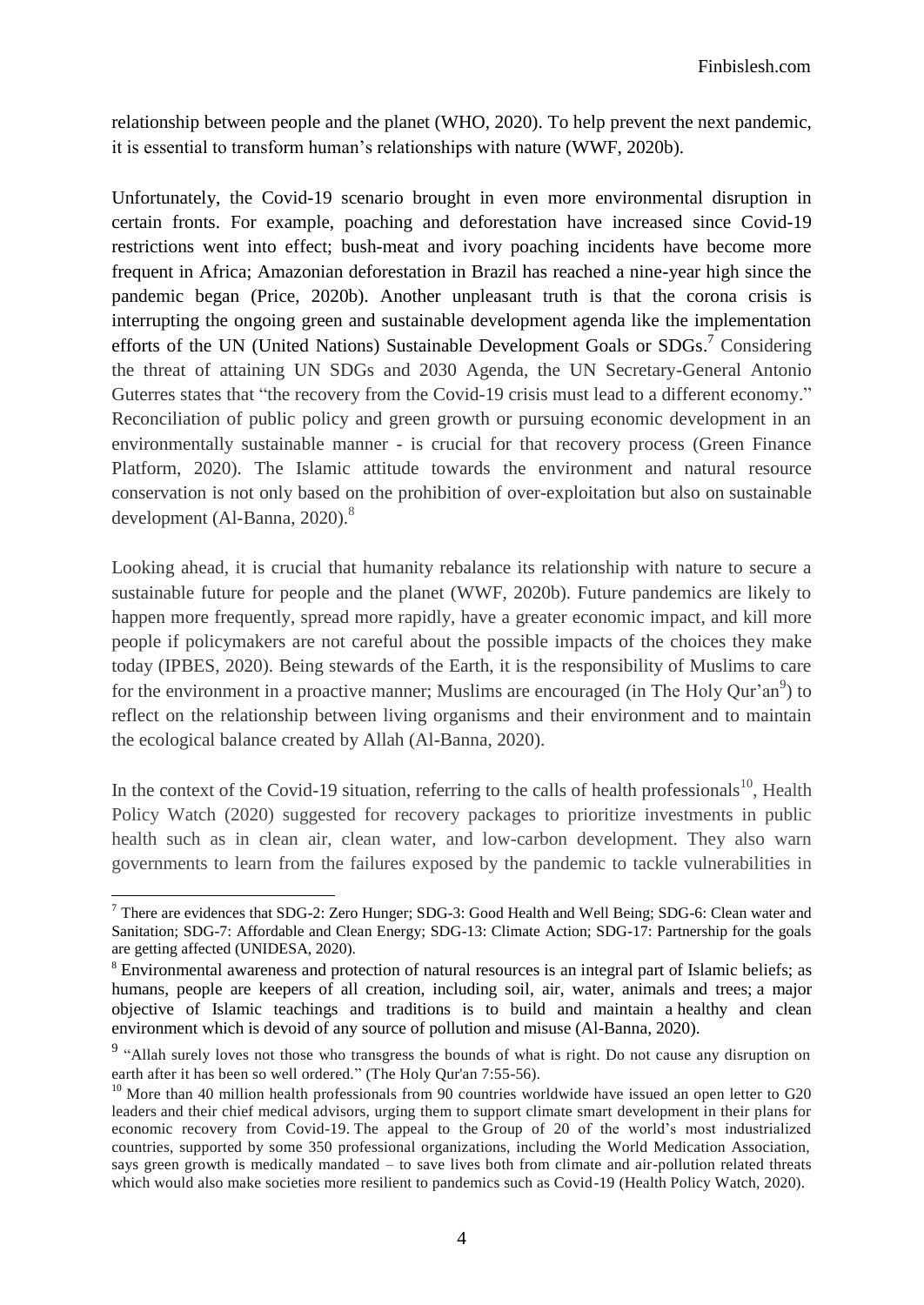the economy and safeguard frontline healthcare workers, pointing out that when human health is compromised, the economy suffers. Country or area specific surveys<sup>11</sup> and activities $12$  also came up with strong opinions in favour of green and sustainable recovery measures.

Researchers and academicians are strongly coming forward in favour of green recovery initiatives in many instances. The "COP26 Universities Network" has drawn on certain research activities and analyses to create a [briefing](https://spiral.imperial.ac.uk:8443/bitstream/10044/1/78707/2/COP26%20Universities%20Network%20Briefing%20-%20Economic%20Recovery%20from%20COVID-19.pdf) for policymakers outlining a path to netzero emissions economic recovery from Covid-19. They suggest for reshaping the national and global recovery from the coronavirus pandemic in a way that supports the response to climate change and other environmental threats and emphasized on: renewable energy; reducing industrial emissions through carbon capture and storage; investment in broadband internet to increase coverage; and electric vehicles and nature-based solutions (Allan et. al, 2020). Recently, an assessment by the University of Oxford prescribes for green policy initiatives for recovering from the Covid-19 crisis. Based on a survey<sup>13</sup> outcome and lessons of the 2008 crisis, the study concludes that green projects/fiscal policy types<sup>14</sup> create more jobs, higher short term return per currency unit spend<sup>15</sup> and lead to long term cost savings, by comparison with traditional fiscal stimulus. In this context, the desired policy interventions of the study include building efficiency retrofit spending; clean research and development spending; natural capital investment for ecosystem resilience and regeneration; and investment in education and training to address immediate unemployment from Covid-19 alongside unemployment from de-carbonization. For developing countries, rural support scheme spending, such as investment in sustainable agriculture, has been highly ranked (University of Oxford, 2020). If stimulus packages simply return countries to where they were before Covid-19, the world will face the same problems of high pollution, climate crisis, and more serious health emergencies (Miller, 2020). "Some will claim that, in times of crisis, developing and emerging economies would not be able to afford the "luxury" of green or sustainable investments, but this is a very short-sighted view" (Oxford Business Group, 2020).

 $11$  In a survey conducted by Ipsos across 14 countries in April 2020, 65% of respondents said it was important for their government to prioritize climate change mitigation actions in their post-Covid-19 recovery strategies. The figure was as high as 81% in India and 80% in China and Mexico, and fell as low as 57% in the US, Germany and Australia (Oxford Business Group, 2020).

<sup>&</sup>lt;sup>12</sup> An informal alliance has been launched in the European Parliament to propagate for green recovery from the Covid-19 pandemic. The "green recovery alliance", has been launched in mid-April at the initiative of a French lawmaker (who chairs the European Parliament"s committee on environment and public health) with 79 parliament members from across the political spectrum. The alliance also brings together civil society groups, including 37 CEOs, 28 business associations, the European trade union confederation, 7 NGOs and 6 think tanks with the appeal for the European Green Deal to be placed at the heart of the EU's post-pandemic recovery plan (Simon, 2020).

<sup>&</sup>lt;sup>13</sup> They catalogued 700 stimulus packages into 25 groups and survey 232 senior officials of 53 countries that include finance ministers and top officials of the central banks.

<sup>&</sup>lt;sup>14</sup> Results of April 2020 survey of leading global economists, testing 25 fiscal policy types.

<sup>&</sup>lt;sup>15</sup> When designing stimulus packages, governments often look to two key metrics. First, how long it takes for policies to have an economic impact, and second, the effect of the investments on longer-term national income, measured by the ["economic multiplier"](https://www.economicshelp.org/blog/1948/economics/the-multiplier-effect/). Investments with a higher multiplier have greater economic impact per dollar spent (Calleghan and Hepburn, 2020).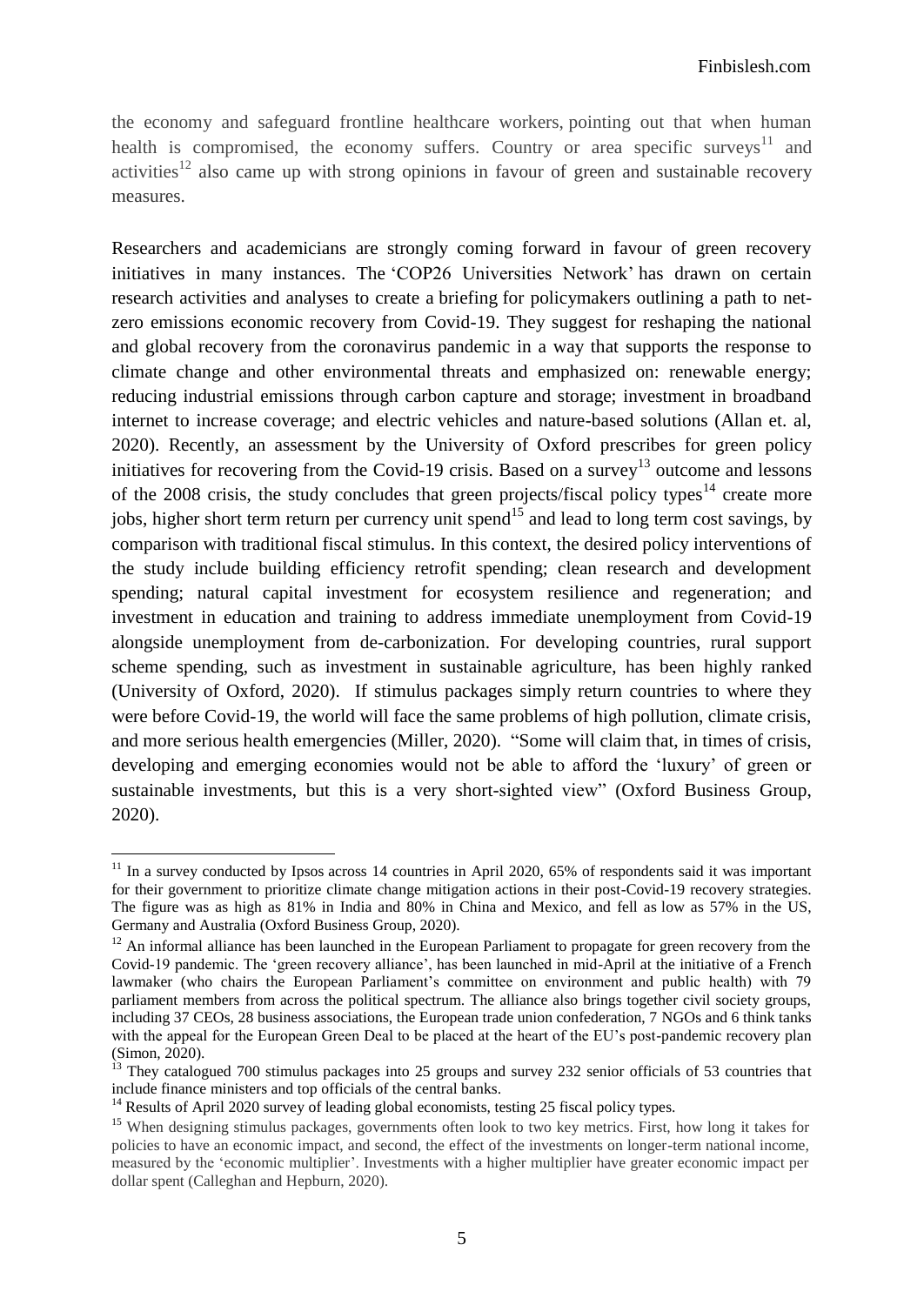## **Segment-3: Global Banking Market Heavily Impacted by the Covid-19 with No Exception for the Islamic Banking**

The Covid-19 pandemic led to a major change in terms of growth, pricing, and products in the global financial and banking sectors (FSB, 2020). Liquidity challenge and cash crunch became strongly visible throughout the globe immediately after the spread of the Covid-19 as market liquidity deteriorated considerably including in markets traditionally seen as very deep (IMF, 2020a). As the pandemic continues, non-financial corporates face increasing funding shortfalls as cash flows from operations diminish or dry up (FSB, 2020). A reasonable explanation for the market reaction is that although theoretically, banks should be willing to lend to profitable firms that practically do not happen in such a scenario, and all the previous crises show that if policymakers do not intervene swiftly, even temporary shocks could lead to a liquidity crisis with long-lasting damage (De and Horen, 2013).

The coronavirus pandemic presents a historic challenge in credit markets, especially in risky segments, and a number of factors amplified asset prices, <sup>16</sup> contributing to a sharp tightening of financial conditions at unprecedented speed (IMF, 2020a). The crisis situation is affecting the equilibrium cost of funds to a downward push, as perceived. A tendency for holding cash increased and the tendency is causing pressure on deposit growth of banking institutions. In the global context, the economic slowdown led to a rise in nonperforming loans (NPL), especially NPL arose from loans issued to SMEs, airlines, hotels, tour operators, restaurants, retail, construction and real estate businesses (Ozili and Thankom, 2020). According to Goodell (2020), Covid-19 may permanently change firm financing, as there is a huge likelihood that the event will have tremendous negative impacts on global domestic demand and firms" cost of capital. Though, demand for certain online-banking increases, contraction of banking services, and lower fee collections causing further fall in banks" income. As a consequence, the demands on the financial systems" capital and liquidity have risen (FSB, 2020). There is no doubt that today banks are better positioned with higher capital and liquidity than in the past in response to the stringent compliance requirements of the central banks. However, the resilience of banks may be tested in some countries in the face of large market and credit losses, and this may cause them to cut back their lending to the economy, amplifying the slowdown in an activity which necessitates a forceful policy response (IMF, 2020a). In regard to certain policy interventions to address this emergency situation, changes and flexibility on capital treatment have duly been recognized recently by the Basel Committee on Banking Supervision (BCBS).<sup>17</sup>

The outbreak of Covid-19 is expected to have a major impact on Islamic institutions, just as it has on conventional banks. Lower financing demand, reduced fee income, and additional subsidized financing will hit revenues; nonperforming facilities are forecast to rise, although they may not be booked this financial year; and impairments will rise as well (Global

<sup>&</sup>lt;sup>16</sup> In April, it took just 15 days for the USA and some other big stock markets to drop into bear territory that squeezed up credit markets significantly (World Economic Forum, 2020).

<sup>17</sup> In April 2020, BCBS agrees on certain flexibility in regard to capital treatment of loans subject to payment moratoriums; guidance on non-performing loans and expected credit loss accounting (BIS, 2020).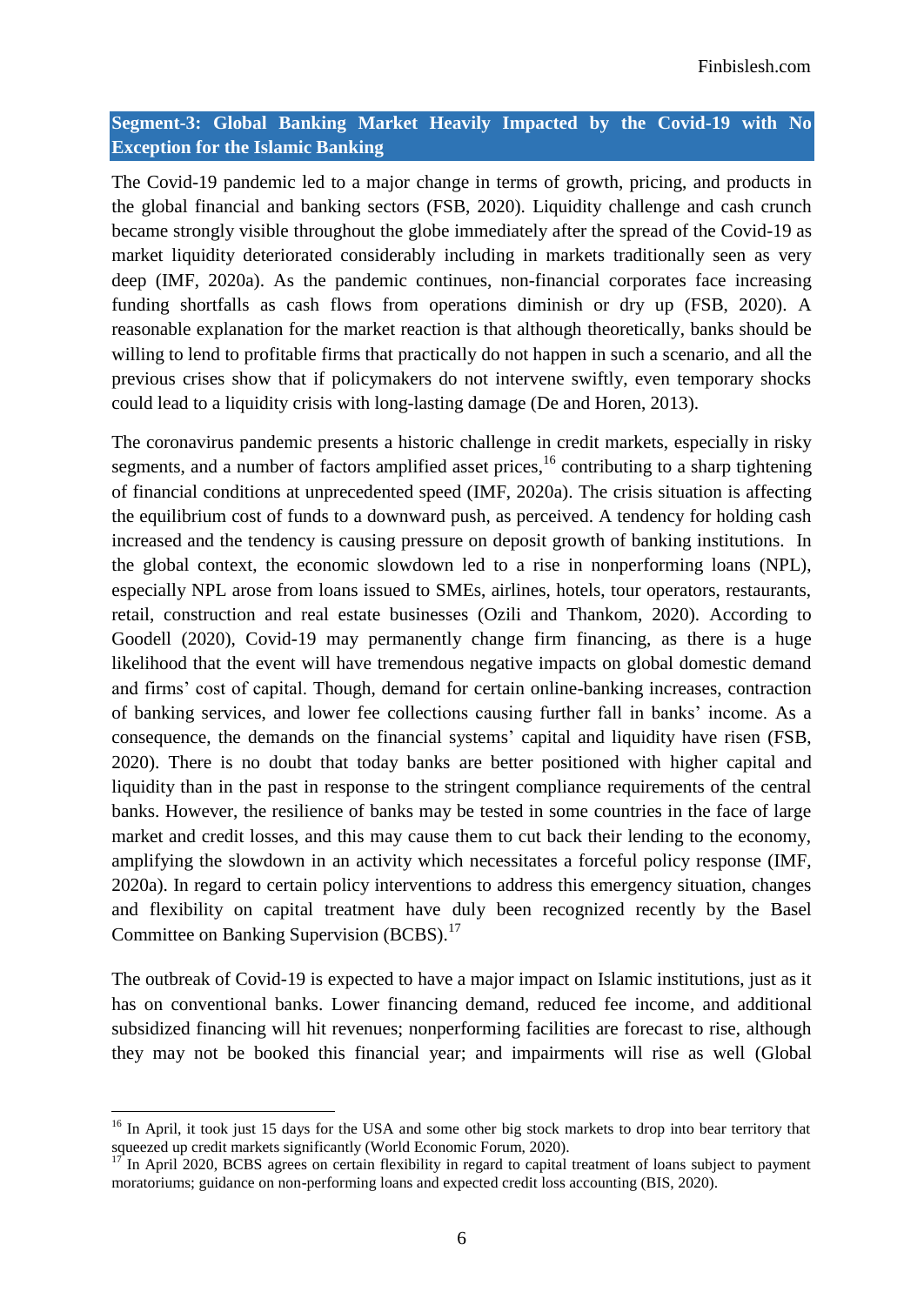Finance, 2020). Over USD 2.4 trillion [Islamic finance](https://www.gfmag.com/topics/blogs/islamic-finance-faq-what-islamic-finance-and-how-does-it-work) industry<sup>18</sup> with some 1,400 institutions spread across 80 countries, faces unprecedented challenges driven by the global Covid-19 pandemic (Domat, 2020). Given the downturn posed by the Covid-19 pandemic, the volatility in oil prices, and the uncertain macroeconomic environment, the Islamic finance industry faces an unprecedented challenge to its development (Brown, 2020). According to Al-Natoor (2020), other than the contamination risk which is common, Islamic banks" risk factors and mitigations vary from country to country. In Indonesia, while Islamic banks are likely to be affected to a similar degree as conventional banks, those with significant exposure to the tourism sector are likely to be more affected. If the outbreak prolongs, there is a potential downside risk to the sector's growth and asset quality. In Malaysia, Islamic banks' credit profiles are expected to remain broadly steady, with adequate loss-absorption buffers, though asset quality and profitability might be affected should the Covid-19 outbreak be prolonged. In Turkey, asset quality pressures faced by Islamic banks are significant, as for conventional banks, due to seasoning risks following rapid financing growth, exposure to risky segments, and above-average foreign-currency financing, given potential lira depreciation (Al-Natoor, 2020). In the Gulf Cooperation Council (GCC) countries<sup>19</sup>, Islamic banking is an integral part of the banking system, and unlike their Asian or African counterparts, Islamic banks in the Arab world depend largely on government spending <sup>20</sup> which means the unprecedented drop in energy prices has serious implications for them (Domat, 2020).

In many Asian and African countries, Islamic finance has a large market share in microfinance, small and medium enterprises (SME), and retail lending (Domat, 2020). The pandemic would have a more severe and deeper impact on Islamic finance markets, as the current crisis is affecting SMEs as well as low income and minimum wage individuals particularly hard; and compared to conventional banking, Islamic finance has a larger exposure to SMEs, microfinance, and retail lending, especially in Asia (Brown, 2020). With the most government imposing social distancing rules and shop closures, "we see a big impact on SMEs, low income and minimum wage individuals while corporates have large cushions of capital and government support" according to the CEO of the Islamic Corporation for the Development  $(ICD).^{21}$  And he adds, "We have to think out of the box". As commercial banks across the world find themselves on the brink of crisis, the Islamic banking system faces unconventional challenges; and Covid-19 establishes a new platform for evaluating how Islamic banking responds to economic chaos (Royt, 2020).

<sup>&</sup>lt;sup>18</sup> "Since the inception of the Islamic finance industry in the 1970s, there has been a steady growth in demand for sharia-compliant products and services and the industry"s total assets reached USD2.5 trillion globally in 2019" (Brown, 2020).

<sup>&</sup>lt;sup>19</sup> "For example, in Saudi Arabia about 80% of financing is Sharia-compliant (Islamic banking plus Islamic windows of conventional banks) and in Kuwait the share of Islamic banking is around 40% of total banking sector assets. Each bank's expected performance is subject to their standing in terms of asset quality and liquidity and their exposure to different sectors" (Al-Natoor, 2020).

<sup>&</sup>lt;sup>20 "</sup>In the Gulf Cooperation Council, the asset mix is different, much of the economy is driven by government spending on infrastructure and there is more exposure to real estate; a decline in oil revenue means a cut back on these projects that affects all financial institutions," remarked Hassan Amin Jarrar, CEO,Bahrain Islamic Bank, the oldest bank in the country (Domat, 2020);

<sup>&</sup>lt;sup>21</sup> A branch of the Saudi-based Islamic Development Bank Group dedicated to the private sector which covers 55 countries.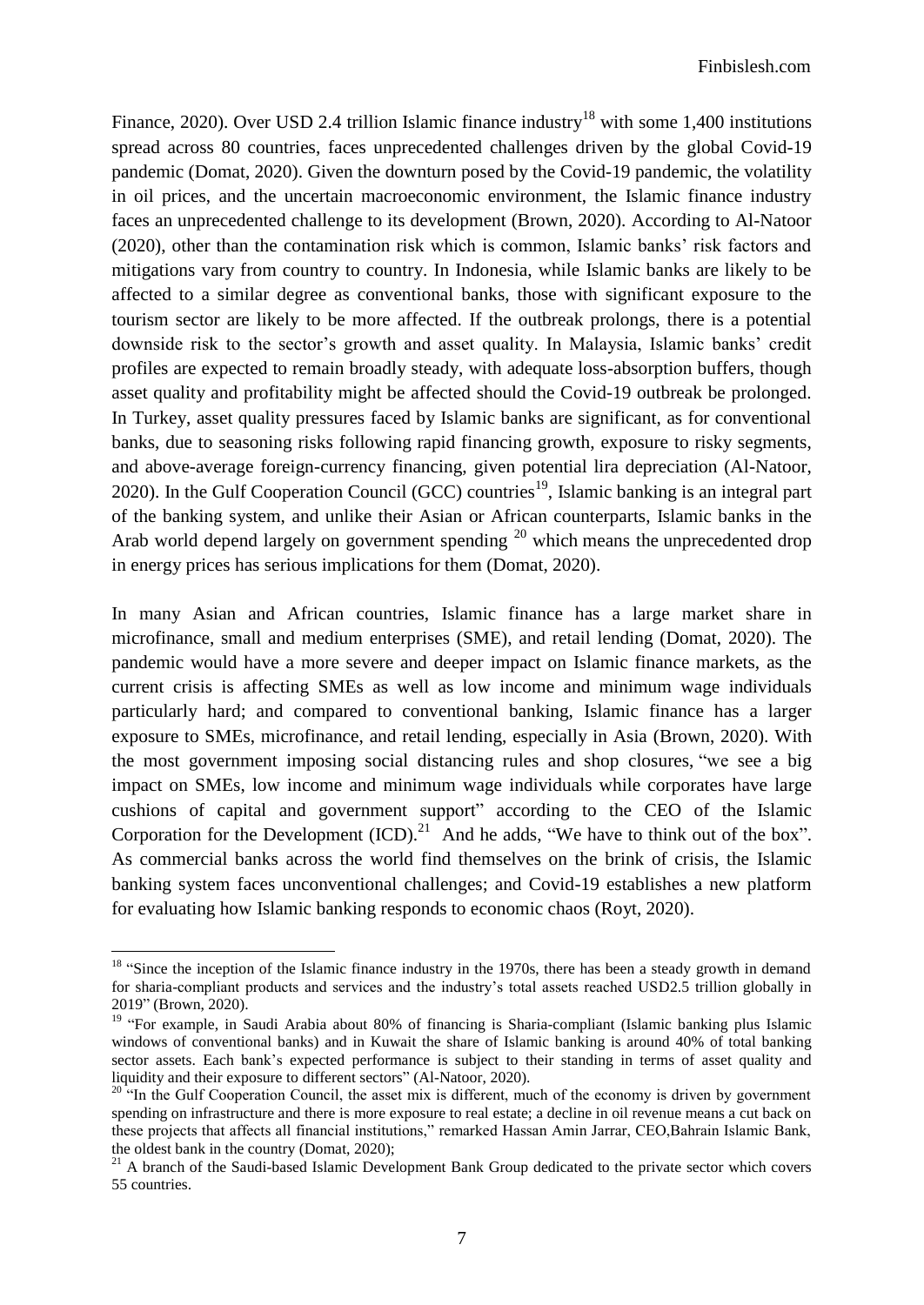Nevertheless, Covid -19 is also shifting the dynamics in the industry and the outbreak may create new opportunities for Islamic finance markets by accelerating trends such as socially responsible investing, sustainability, and digitalization (Brown, 2020) The aftermath of Covid-19 may also create new opportunities for Islamic banking, particularly with the rise of socially responsible investing and the growing [popularity](https://www.gfmag.com/magazine/october-2019/esg-investing-confirms-its-rapid-advance-paris) of  $ESG<sup>22</sup>$  Not only will improving ESG risk management benefit the bottom line, but the strategic shift towards responsible finance will also unlock new opportunities for Islamic banks to differentiate itself from peers and unlock new business opportunities in the post-Covid environment (Brown, 2020). According to Usher and Daouda (2020), Islam"s promotion of social trust, cooperation and solidarity mean that Islamic banking products are well [suited](https://www.undp.org/content/dam/istanbul/docs/IRTI_UNDP%20IFII%20Report%20EE_V3.pdf) to SDG impact (box -3.1).

| <b>Box 3.1: Aligning Islamic Banking and Finance with SDGs</b>                                               |
|--------------------------------------------------------------------------------------------------------------|
| Policymakers and Islamic banks should come together to ensure SDG impact metrics and reporting               |
| are agreed upon that are both sharia compliant and in line with international standards which will           |
| open up global investment opportunities                                                                      |
| To better support the SDGs, leaders must develop a range of Shariah-compliant impact investing               |
| tools and instruments that are attractive to large investors. <sup>23</sup>                                  |
| Make SDG-compliant Zakat investments the norm to channel funds to the local SDG projects.                    |
| These include renewable energy projects in underserved communities. <sup>24</sup>                            |
| Create pro-poor and environmentally sustainable initiatives to attract investment from the public            |
| and private sector stakeholders with success indicators that can be and measured                             |
| Islamic finance institutions could not only provide a range of products to vulnerable communities            |
| but might also ensure these communities are adequately empowered by strengthening technical and              |
| managerial capacities, addressing climate risks, accessing markets, and building partnerships. <sup>25</sup> |
| Note: Authors' compilation based on Usher and Daouda, 2020.                                                  |

One of the many issues this pandemic has shown to the Globe is that survival depends heavily on investment in science, technology and innovation, and to promote this, innovations on advanced technology, innovative health supply chain management, low-cost rapid tests and capacity building innovations are particularly encouraged at all economic, development and financial arena (Bicer, 2020). Beyond its immediate economic implications, Covid-19 is also forcing the Islamic finance industry to adapt to the rapidly evolving market conditions and speeding up the pace of emerging trends such as digitalization to mitigate the impact of the outbreak (Brown, 2020) The global Islamic banking software market size is expected to grow by USD 460 million during 2020-2024, and the report<sup>26</sup> noted that as a whole the new opportunities created due to the Covid-19 pandemic (Technavio, 2020).

<sup>22</sup> <sup>22</sup> Environmental, Social, and Governance (ESG) refers to the three central factors in measuring the [sustainability](https://en.wikipedia.org/wiki/Sustainability) and societal impact of an [investment](https://en.wikipedia.org/wiki/Investment) in a company or [business](https://en.wikipedia.org/wiki/Business)

<sup>&</sup>lt;sup>23</sup> Under the Youth Employment Support (YES) program, IsDB pioneered venture capital financing (Restricted Mudaraba) for micro and small businesses operated by youth. Through risk-sharing, the Restricted Mudaraba financing facilitated financing to youth micro and small businesses.

<sup>&</sup>lt;sup>24</sup> In Palestine, Zakat funds support SMEs through Islamic microfinance structures.

<sup>&</sup>lt;sup>25</sup> In Tunisia, IsDB [has invested](https://www.isdb.org/news/zitouna-tamkeen-the-innovation-in-the-service-of-employment-and-poverty-alleviation) in Zitouna Tamkeen, a unique microfinance institution with an innovative approach to achieve socio-economic impact objectives by funding economic empowerment projects with high potential value chains and supporting greatest number of beneficiaries.

 $^{26}$  According to Technavio (2020) the Middle East (MEA) region led the Islamic banking software market share with application in different segments (retail, corporate and others) in 2019, followed by APAC, Europe, North America, and South America respectively. During the forecast period, the MEA region is expected to register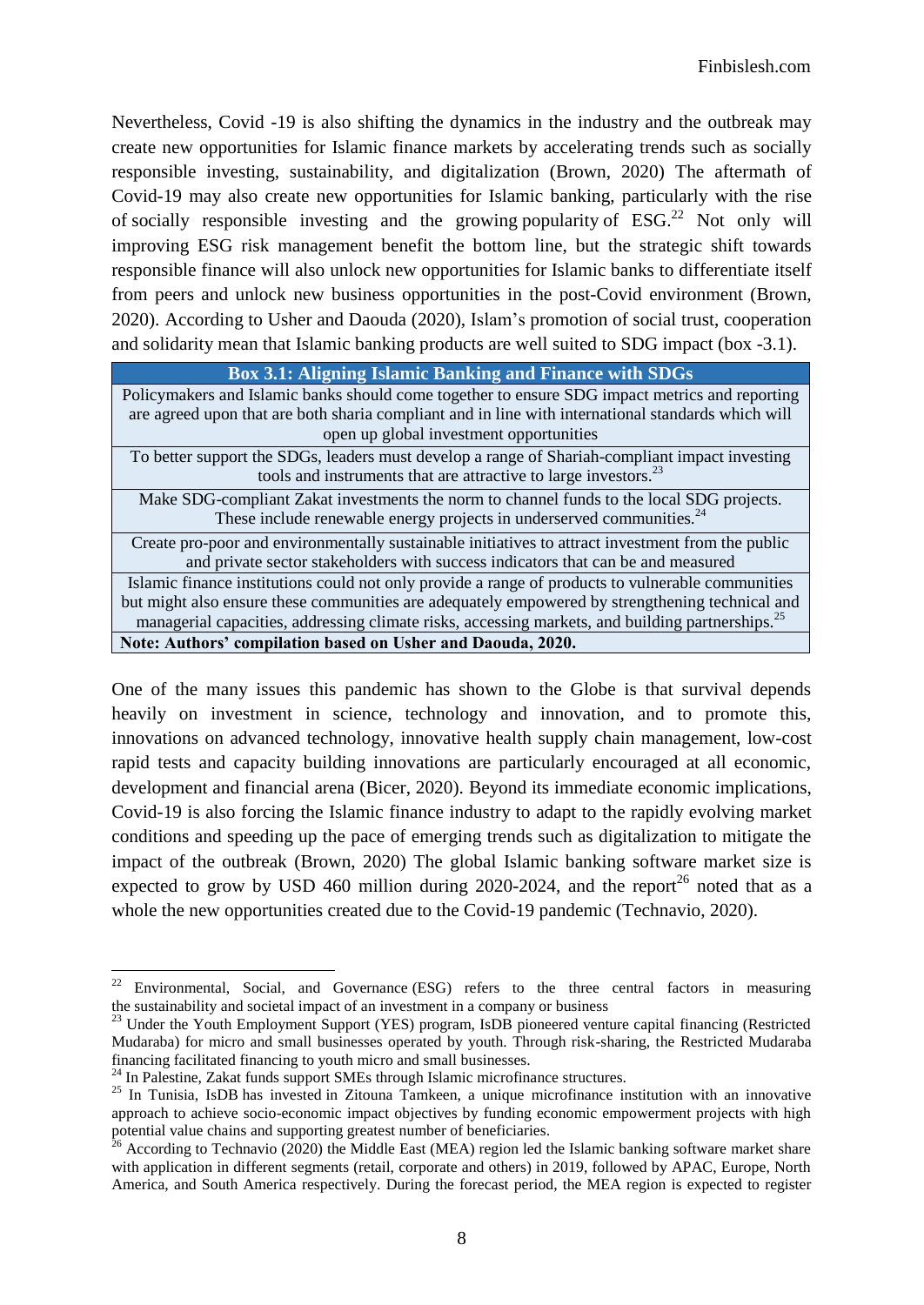## **Segment-4: Services and Businesses of the Banking Industry of Bangladesh Including the Islamic Banking are Visibly Affected**

The banking industry, the core component of the financial sector of Bangladesh, is in a difficult business environment and uncertainty like in other developed and developing economies. Disruption in the domestic economic sector<sup>27</sup> and external businesses<sup>28</sup> started affecting the banking sector of the country. Though opportunities are being created for certain businesses<sup>29</sup>, practically, at this moment the industry has an adverse environment with all the elements that may result in significant risks of different types in banking operation. All associated parties of the banking operations and services are also not certain about their future legal liabilities in the post Covid-19 environment. The Islamic banking industry, a very important segment<sup>30</sup> of the banking industry of Bangladesh, has also been facing turbulent situations in most business areas and operations.

Contraction of banking activities and underperformance are clearly visible. Banks are on the war-front to support certain essential payment and financing services, however in many cases, they can only serve a few customers to enforce social distancing rules. Currently, banks are not in a position to maintain their regular deposit growth, rather withdrawal of deposits and the tendency of holding cash might cause additional liquidity pressures in the upcoming months. In-person banking is severally affected, the traditional habit of the banking industry in most developing countries including Bangladesh. Banks are underperforming in their customer services, and there are fears of the erosion of customers" confidence.

the highest incremental growth due to factors such as the high concentration of Muslim population, and a high penetration of vendors offering Islamic banking software solutions in the region.

 $27$  A number of domestic economic sectors are getting punch and might be severely affected if the outbreak goes long. In line with the global trends, tourism sector, airlines, retail sector, and some of the manufacturing might be hard hit. Size matters in the short run, and MSMEs are facing cash crunch. Especially, micro and small businesses of the non-essential items are in trouble. However, comprehensive impact on these enterprises obviously would depends upon the duration and the severity of the outbreak in the coming weeks/months. Agriculture and farm sector, the food suppliers, have some temporary challenges that necessitates fund injection and reconstructing the supply chain (Habib, 2020).

<sup>&</sup>lt;sup>28</sup> In the context of the vulnerability of external sector, domestic production of certain export destinations of the country are concerning. According to the IMF"s recent projection (May 2020), USA, the largest destination for Bangladesh's export products, will face 5.9% negative growth this year, while Germany, the second largest destination of Bangladesh's garment products, will face 7% decline in GDP. An estimation by Lu (March 2020) shows that the demand for apparel consumption in the EU and USA, the world"s top two apparel consumption markets, is expected to drop sharply; and China could be hit the hardest followed by Bangladesh. With the 5- 10% decline in GDP in USA and EU, Bangladesh"s exports could decline by 6-17% to USA and 4-12% to EU; and the resultant job cut might be by 4-9% in the RMG factories. According to a recent technical note by UNCTAD (April, 2020), a 2% reduction of Chinese exports in intermediary inputs may cause USD 17 million trade loss to Bangladesh. This is concerning when leather, RMG, wood products and furniture have considerable dependence on Chinese intermediary goods (Habib, 2020).

 $29$  Automotive production might be affected, however, e-commerce may boost. In spite of supply chain challenges, telecom, technology and pharmaceuticals are likely to get lift (Habib, 2020).

<sup>&</sup>lt;sup>30</sup> As of February 2020, the market share of assets of the Islamic banking industry is around 25 per cent of the country's total banking assets; among the top 35 jurisdictions in terms of domestic market share of Islamic banking, Bangladesh is ranked 10th", according to the latest country report of Islamic Finance News (IFN), world's leading Islamic finance news provider [\(https://thefinancialexpress.com.bd/stock/bangladesh/islamic](https://thefinancialexpress.com.bd/stock/bangladesh/islamic-transactions-snare-25pc-of-countrys-total-banking-assets-1581828990)[transactions-snare-25pc-of-countrys-total-banking-assets-1581828990\)](https://thefinancialexpress.com.bd/stock/bangladesh/islamic-transactions-snare-25pc-of-countrys-total-banking-assets-1581828990)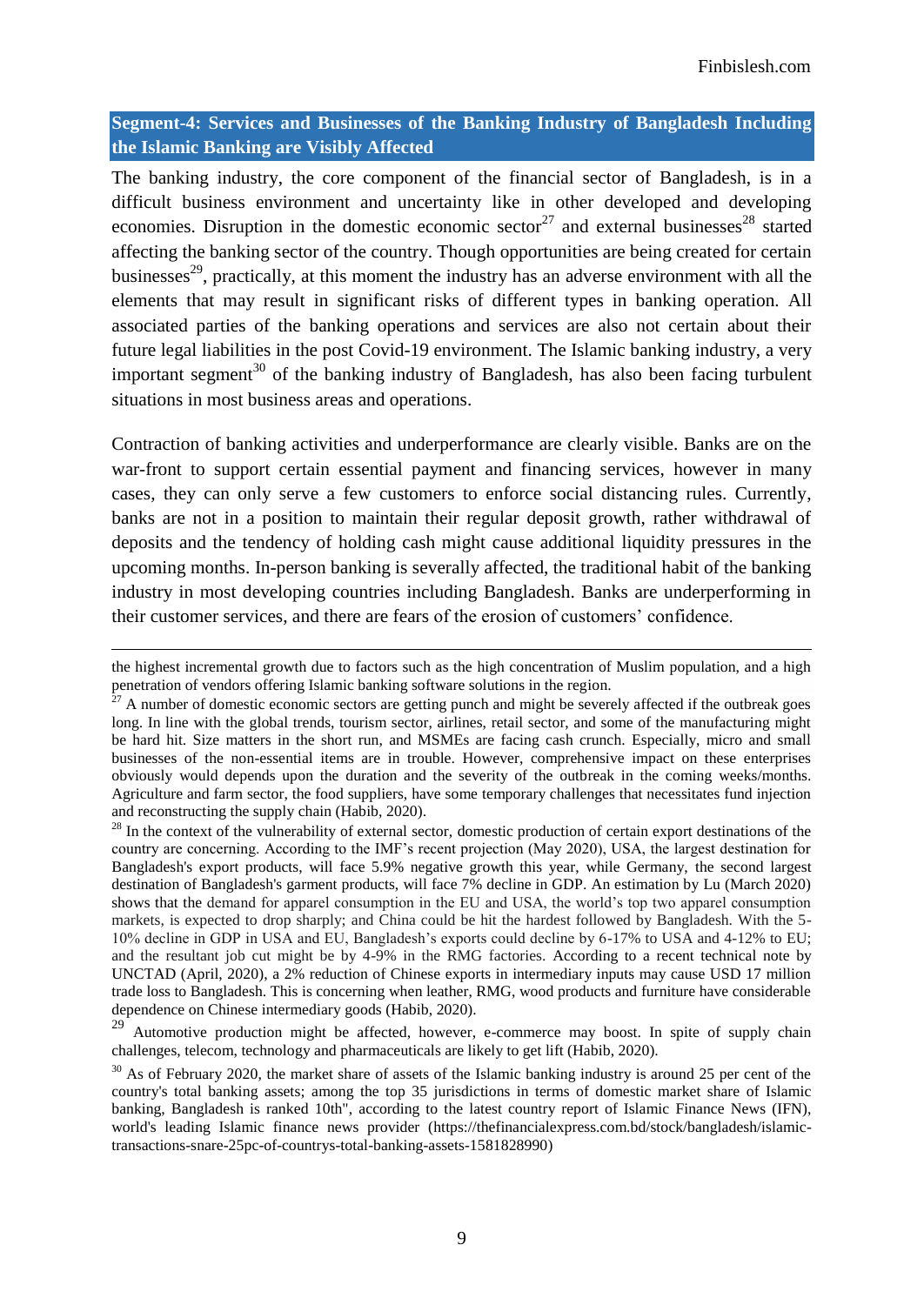There are claims that with the reduction of cash flows, business firms are struggling to pay their suppliers, their employees, and ultimately their bankers. A large number of these firms have got capabilities to come back as the situations get normal in the coming months. But, at this moment, smaller firms are already facing solvency challenges, and bigger corporates may also face the challenge of insolvency once their inventories and cash reserves are depleted. If the situation lasts longer, this could pose a challenge for the banks of the country.

In the context of international trade services, payment-related risks became a matter of concern. In Bangladesh, banks have significant involvement in trade transactions and may even face greater liabilities as a result of international trade disruptions. There are claims that some banks in different countries are identifying spurious discrepancies in the LCs to escape payment liabilities which might be the source of fraud and reputational risks for banks. If not handled properly, back-to-back LC might be a source of challenge for the country"s banks in the coming months. Exporters have uncertainties about making shipment and receiving payments against exportable, and importers are also facing challenges of receiving and selling importable and thus are confronting cash crunch to pay back repayment liabilities to the creditor banks.

Banking industry have been engaged in a wide range of policy driven sustainable banking activities covering no-frill accounts for low income classes; agricultural and small and micro enterprise financing; and green financing. The industry as a whole achieved some notable marks in automation and online banking. In spite of several barriers on in-person banking, online and technology driven banking might be the future areas of opportunities for banks.

As a whole, the situation points toward notable contraction of both financing/investment and fee income of banks and financial institutions. If the unfavorable business environments and the longer corona war result in a rise in non-performing loans to a reasonably high extent, banks may confront the capital adequacy and solvency challenges- very critical indicators of financial stability.

Traditionally, the deposit growth of the Islamic banks in Bangladesh has been higher as compared to that of the conventional banks. Due to operational and lockdown related challenges, the deposit trend and growth are confronting halts. During the last few months, the overall deposits of banks increased notably (irrespective of Islamic and conventional) as Bangladeshi expatriates working abroad sent a significant amount of remittances to the country in the wake of the crisis, however, deposits of Islamic banks might be affected as a good number of NRBs are said to be jobless for the last couple of months. During Covid-19, business activities of the investment customers are facing a downturn at large and thus their cash flows are impacted abruptly. Thus the investment deals<sup>31</sup> that are becoming overdue due to customer"s inability to pay in time are causing concern to the Islamic banks of the country. Islamic banks may lose profit as under the Bai mode there is no scope to draw profit for the overdue period. Though Islamic banks are charging compensation for the overdue period,

<sup>&</sup>lt;sup>31</sup> Islamic Banks in Bangladesh are mostly engaged in investment activities using Bai mechanism.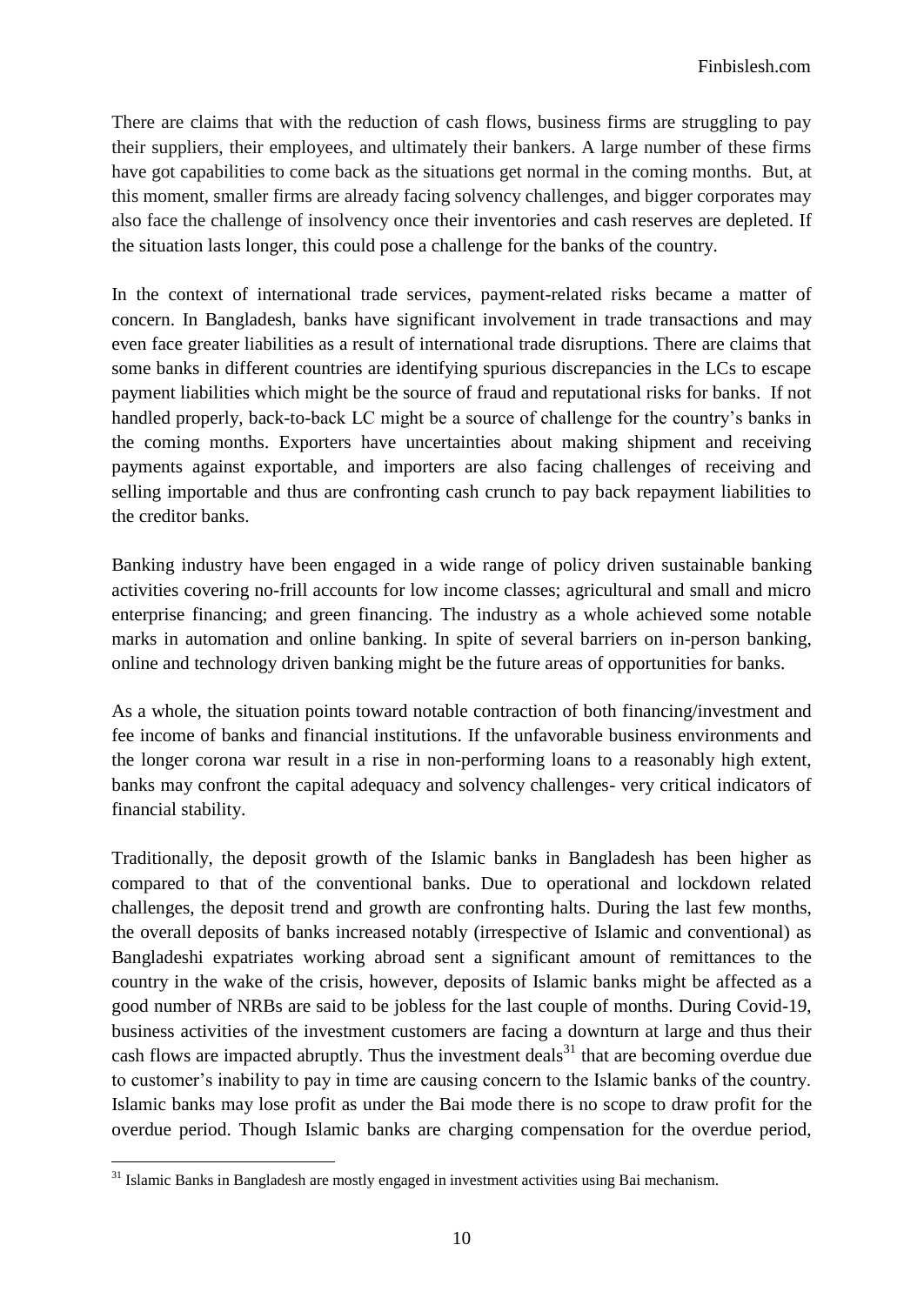these compensations, if realized, cannot be added in their incomes due to Shariah restriction. "Weaving of these compensations due to Covid-19 situation" is said to be in consideration. Regarding other modes of investments, trends of non-payment have also been problems in the Covid-19 situation. Islamic banks are trying to give more thrust on digital services, however, customers" engagement and awareness remained a key challenge in this context. Islamic banks have always been very active in their CSR activities, and there are several instances of showing good gestures during this Covid-19 situation.

## **Segment-5: Recovery Drives in Covid-19 and Role of Banks: Desired Approach of the Banking Industry of Bangladesh with Special Reference to the Islamic Banks**

In response to the widespread virus contamination and economic, monetary and financial sector implications, the policymakers are providing unprecedented support to households, firms, and financial markets around the globe. These measures introduced by the policymakers may be categorized into public health measures; human control measures; fiscal measures, and monetary measures (Ozili and Thnakom, 2020). UNDP"s integrated response to Covid-19 offers support and guidance to counties to prepare, respond, and recover; where Islamic finance can be part of the Covid-19 response through a range of financing instruments well-suited for various stages: emergency and short term, medium term and long term. Zakat<sup>32</sup> can be an important component of national emergency support programs.<sup>33</sup> The financing of equipment, vehicles, and other sources of livelihood and trade finance are key mechanisms by which Islamic banks and financial institutions can support recovery in the medium term. Aligning their financing activities with the SDGs is a significant opportunity for Islamic banks.<sup>34</sup> Sukuk especially that are SDG linked<sup>35</sup> can be an important source of long-term capital for governments and companies engaged in the Covid-19 response and recovery; Waqf endowments can, in many contexts, be important contributors to long-term resilience which can be an important way for stakeholders to contribute to social infrastructure that serves the SDGs and, in the words of the UN Secretary-General, help countries 'recover better' over the long term (Rehman, 2020).

Many of these policy interventions, undertaken over the globe, are directly and indirectly associated with financial sector stability- more specifically, the soundness of the banking industry. Financial institutions and banks are also engaged in a supportive approach from their own perspectives. FSB (2020) perceives the arrangement into three levels: System-

<sup>1</sup>  $32$  Zakat, which is effectively a Muslim 'wealth tax', is a sacrifice of wealth; this is not just charity - it is a core duty and one that 'purifies' the rest of our wealth (Iqbal, 2020).

<sup>&</sup>lt;sup>33</sup> UNDP's partnership BAZNAS, Indonesia's national Zakat collection agency, has been in place since 2017. This collaboration is an example of how Zakat stakeholders can systematically link their projects with the Sustainable Development Goals, including in response to crises. UNDP's recently-announced partnership with the Dubai Islamic Economy Development Center is a reflection of how UNDP can support private-sector companies on social impact.

<sup>&</sup>lt;sup>34</sup> In 2018, the Al Baraka Banking Group launched a collaboration with UNDP that seeks to align over USD600 million of its financing portfolio with the SDGs in the Middle East, Asia, Africa, and Europe. The coronavirus pandemic makes such initiatives all the more urgent.

<sup>&</sup>lt;sup>35</sup> Government of Indonesia's Green Sukuk of 2018, is a prime example of how the venture may have great SDG impact (Rehman, 2020).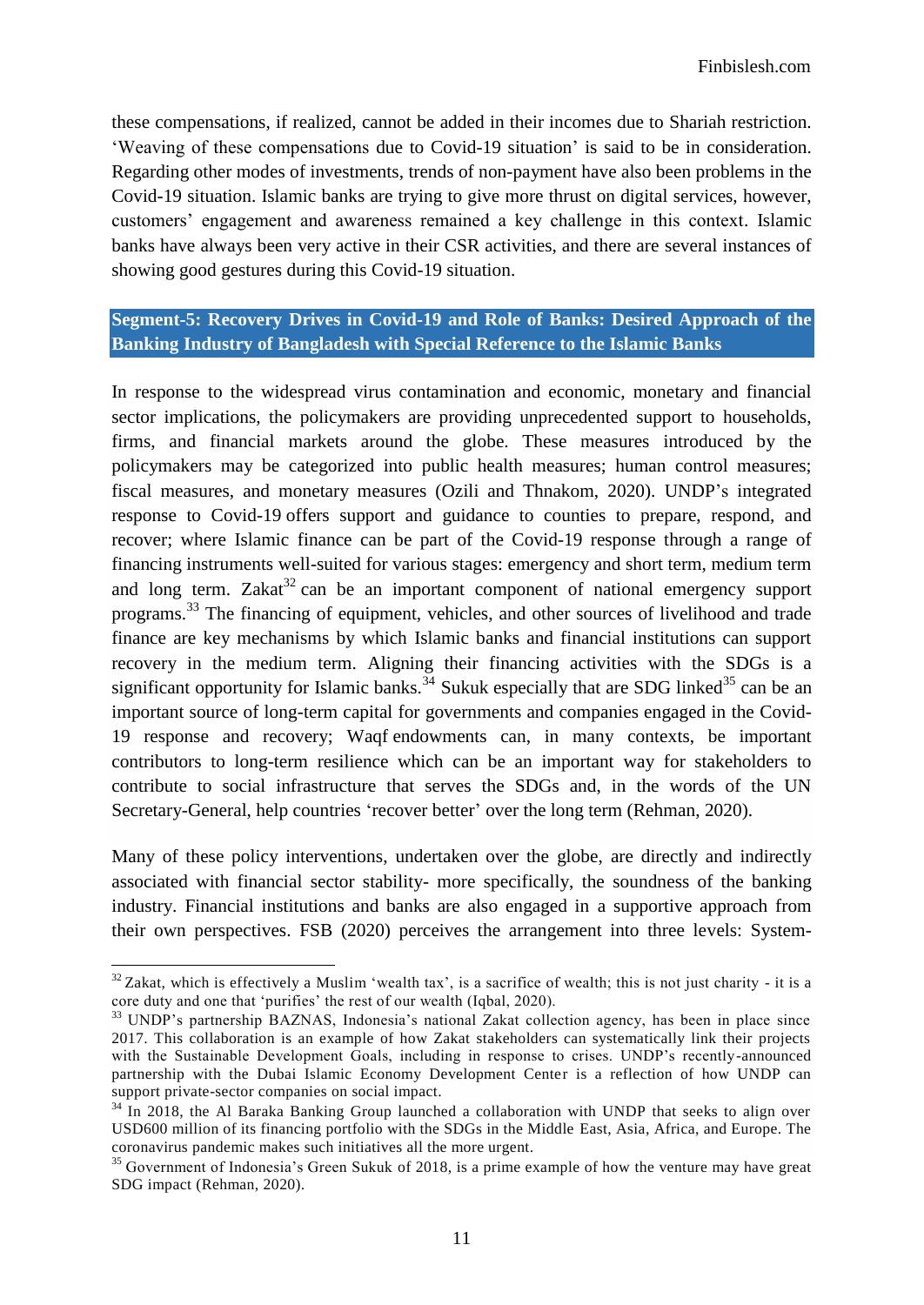Level; Supervisory-Level; and Firm-Level. At the system-wide level, central banks are engaged in maintaining stability in the financial and banking system by using policy tools and by ensuring due support from the fiscal policy authority. The central bank and the relevant authorities are monitoring and reviewing banks" pandemic plans, delaying certain activities; scrutinizing existing services and observing weaknesses and threats, etc. At the individual firm or bank-level, the measures target to strengthen operational readiness and contingency planning; protecting the health and safety of staff and customers; and maintaining the continuity of financial services and critical financial market infrastructures (FSB, 2020).

The government of Bangladesh initiated preventive measures actively from early February 2020 i.e. even before identifying any conformed Covid-19 case. Responding quickly, the government of the country closed education institutions (from March 17), discontinued public and private offices from March 26 (other than offices engaged in offering essential services), and encouraged all non-essential businesses to shift their activities online. In remarkable ventures, the Honorable Prime Minister of the People"s Republic of Bangladesh came up with economic stimulus packages initially in two declarations on March 25 and April 05, 2020; and by mid-May, a total number of 18 stimulus packages worth BDT 101117 (3.6% of the country's GDP) crore have been announced.<sup>36</sup> Bangladesh Bank (BB) initiated several market intervention measures and refinancing schemes to complement the government's initiatives.

BB has been actively working to respond to the increasingly challenging circumstances. Promotion of payment, especially online, has been rightly encouraged from the initial stages of response by the BB by raising monthly and daily transaction limits, and also by waiving of charges in certain online payments.  $37$  As the monetary policy authority of the country, BB responded to the market needs with several efforts of liquidity injection that includes buyingback of government securities; reduction in repo interest rate; and very importantly, reduction of Cash Reserve Requirement (CRR) and increasing Advance-Deposit Ratio  $(ADR)/Investment-Deposit Ratio (IDR) of banks.<sup>38</sup>$ 

The economic stimulus packages declared by the government are being primarily channeled and enforced by the banking industry to support the core economic sectors affected by Covid-19. To that end, BB is engaged in facilitating the process by issuing complementary guidelines, directives, and incentives. As an initial response to support affected businesses,

<sup>36</sup> <https://tbsnews.net/economy/pm-announces-total-18-stimulus-packages-worth-tk-101117cr-81433>

<sup>&</sup>lt;sup>37</sup>Monthly transition limit in mobile payment services increased from approximately USD 900 to 2,300 and charges waived on cashing out (withdrawal) of up to USD 12 per day; daily transaction limit increased from approximately USD 35 to USD 60 contactless debit and credit cards; waiver of charges to merchants when accepting debit and credit card payments for medicine and other essentials, subject to approximately limit of USD 180 per day and USD 1,200 per month on March 20 (KPMG Web[: https://home.kpmg/xx/en\)](https://home.kpmg/xx/en/home/insights/2020/04/bangladesh-government-and-institution-measures-in-response-to-covid.html).

<sup>&</sup>lt;sup>38</sup> BB announces to buy back government securities from secondary market on March 22; BB's Repo interest rate reduced from 6% to 5.75% on March 23; the repo rate is further reduced to 5.25% effective from 12 April; CRR of the banks reduced from 5.5% to 5% on bi-weekly average basis and 5% to 4% on a daily basis on April 01; CRR is further reduced to 4% on bi-weekly average basis and 3.5% on daily basis effective from 15 April; ADR rate increased to maximum 87% from 85% and IDR for Islamic banking increased to 92% from existing 90% on April 12 (BB BRPD Circulars: [https://www.bb.org.bd/mediaroom/circulars/circulars.php\)](https://www.bb.org.bd/mediaroom/circulars/circulars.php).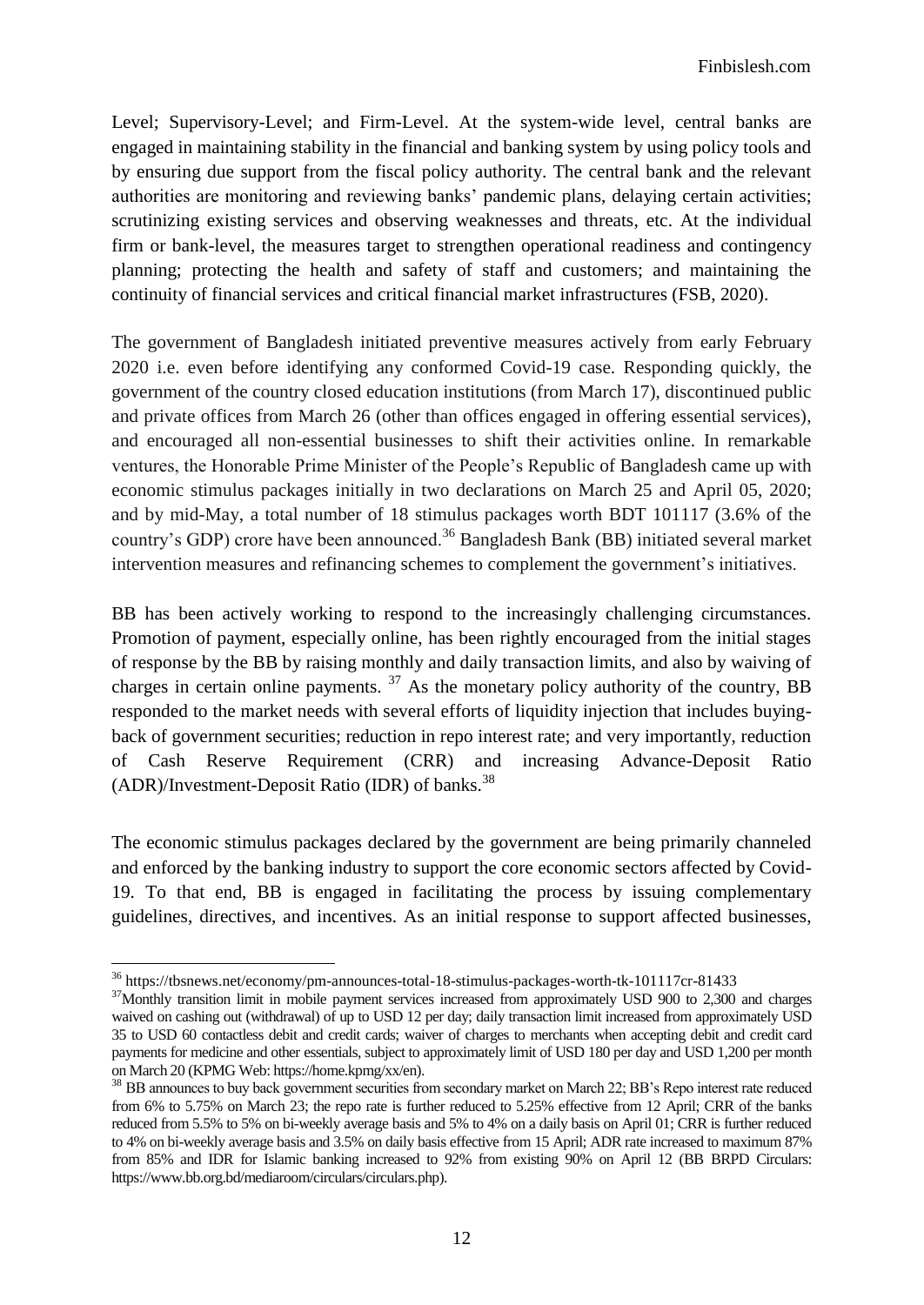BB announced on March 19 moratorium on loan payments until 30 June 2020 (later extended upto September 2020), which is also benefiting bankers by relieving them in meeting loan classification and provisioning requirements at least temporarily. In another circular, the central bank relaxed several provisions related to international trade transactions and unveiled a number of policy support for the country"s exporters and importers amid a slowdown in external trade in the wake of the coronavirus pandemic. In a notable initiative, the EDF facilities were allowed to meet back-to-back obligations. The central bank offered extended time for realizing export proceeds, submission of import bills of entry, back-to-back letter of credits and payment of export development fund loans, and repatriation of export bills. Several complementary circulars were issued to support banks and their clients for easy availing of economic stimulus packages targeted to MSME and agricultural sectors.<sup>39</sup> The central bank might be coming up with more responses with the evolving circumstances.

Economic stimulus packages are basically working capital support to the affected industries, traders, enterprises, and individuals. Banks including Islamic banks are to disburse or facilitate the investment based on bank-customer relationship, which means banks are to bear the associated credit or investment risk. From banks perspectives, alongside contributing to economic turnaround, the packages are expected to contribute to regain the economic and financial strength of the banks" customers. It is important that the stimulus packages have due provisions so that Islamic banks of the country and their clients may avail the benefits of the economic stimulus and recovery packages.

As crucial economic agents of an economy, banks have great roles to play in this unprecedented situation. It is not only about supporting banks" clients and employees, it also about supporting policymakers and the society. A bank has also to work to save itself. Wyman (2020) perceives three key areas of focus to serve on the part of banks: *one,* serving customers i.e. ensuring access to critical services in affordable and comfortable terms; *two,* helping society i.e. supporting affected customers and communities; and *three*, responding to financial difficulty i.e. scenario planning, launching a special credit strategy, and operationalizing restructuring capabilities. A recently published editorial, The Banker (2020) considered the situation as a real opportunity to support customers, employees, and societies and suggested banks to respond positively. According to the editorial, banks must start by ending all bonuses and canceling dividends so that the resources of the bank can be focused on helping both retail and business customers with mortgage and loan holidays; banking associations should also step up by coordinating measures where they do not fall foul of competition rules and by putting out an industry message about what is being done (Banker, 2020). There are different opinions as well. For example, Vater et.al. (2020) are in favour of focusing more on banks" resilience and opine that banks should first protect their employees and service providers through safety measures in branches and essential offices; and for their affected customers and small businesses they should offer payment extensions or other programs but only so far as their balance sheets allow. Policymakers in different countries

<sup>&</sup>lt;sup>39</sup> The paragraph is based on a number of BRPD, DFIM, MPD, FE, SMESPD, ACD, DMD, FID and DOS circulars of BB issued during March, April and May, 2020 in response to handle the Covid-19 situation [\(https://www.bb.org.bd/mediaroom/circulars/circulars.php\)](https://www.bb.org.bd/mediaroom/circulars/circulars.php)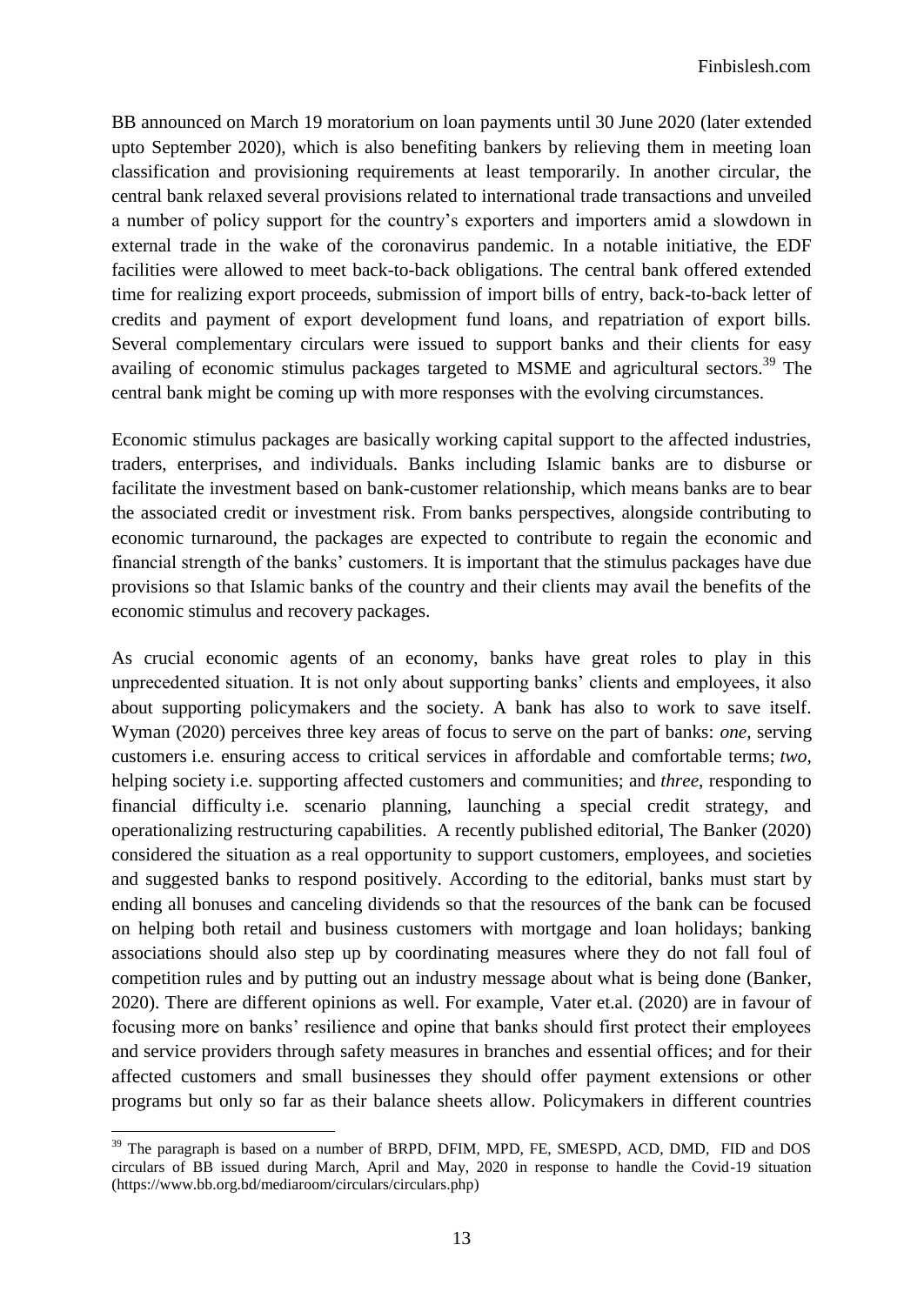attempted to help financial institutions address these challenges by issuing some forms of business continuity guidelines and operational resilience expectations. However, to ensure the effective contribution of the banking institutions, and for handing the upcoming challenges, banks' governance level or directors have a great role to play in the areas of business operation; risk management; social responsibility; financial support; and development strategy (Ernst & Young, 2020). Since the corona outbreak, a number of banks have assumed social responsibility and are engaged in supporting the fight against the outbreak and have resumed normal operation, such as providing preferential credit or investment support and reducing business fees for affected customers, opening green channels, enhancing online financial services, and donating funds and supplies. By the time, globally many banks have also triggered their business continuity plans and are tackling the immediate impact of the pandemic and innovative ways of working and preparedness for handling post Covid-19 business situations (Wyman, 2020).

## **Segment-6: Approach and Readiness of Islamic Banks of Bangladesh Integrating Welfare and Sustainability Concerns**

*Islamic bank managements need to install organized strategy to offer optimum support to the policymakers and to be ready to face the upcoming banking challenges. It is the right time for the Islamic banks to reflect due patience and sacrifice.***<sup>40</sup>** *The crisis management process must be an integrated approach in line with the 'Enterprise Risk Management'***<sup>41</sup>** *fundamentals and within Shariah laws and principles. Top management, departments, branches, and regions need to be integrated with the ongoing risk management process of the banks. This is time for survival during the crisis and revival for future businesses.* 

*The macro approach of green economic recovery and showing due respect to the environment must also be reflected in the financing activities of the Islamic banks. There are opinions that the focus on sharing profits and taking communities into consideration means that the Islamic way of banking***<sup>42</sup>** *is better for the planet; and building on this, it could be argued that investing in [ecological harmful projects is prohibited](https://www.greenprophet.com/2011/06/how-do-you-stop-greenwash/) since Muslims have the faith that Allah has appointed humans as protectors of nature and thus free exploitation is not permissible.***<sup>43</sup>**

<sup>&</sup>lt;sup>40</sup> Patience and sacrifice are in the DNA of Islam. The most obvious symbol of Muslim faith practice - the five daily prayers - is a sacrifice of time that reminds us of life's fleeting nature and "purifies" the rest of our daily activities (Iqbal, 2020).

<sup>&</sup>lt;sup>41</sup> .....is a structured approach that aligns strategy, processes, people, technology and knowledge with the purpose of evaluating and managing the uncertainties the enterprise faces; it is a forward looking approach to manage all key business risks and opportunities (Deloach, 2000); boards have leadership roles to play.  $^{42}$  Islamic finance is clearly in a position to have a positive impact on the environment (Aburawa, 2011).

 $43$  Aburawa ( 2011) notes, Islamic finance is seen as a 'greener' alternative of the economic systems that put the human need for consumption above everything and nature is seen as a free good for free exploitation.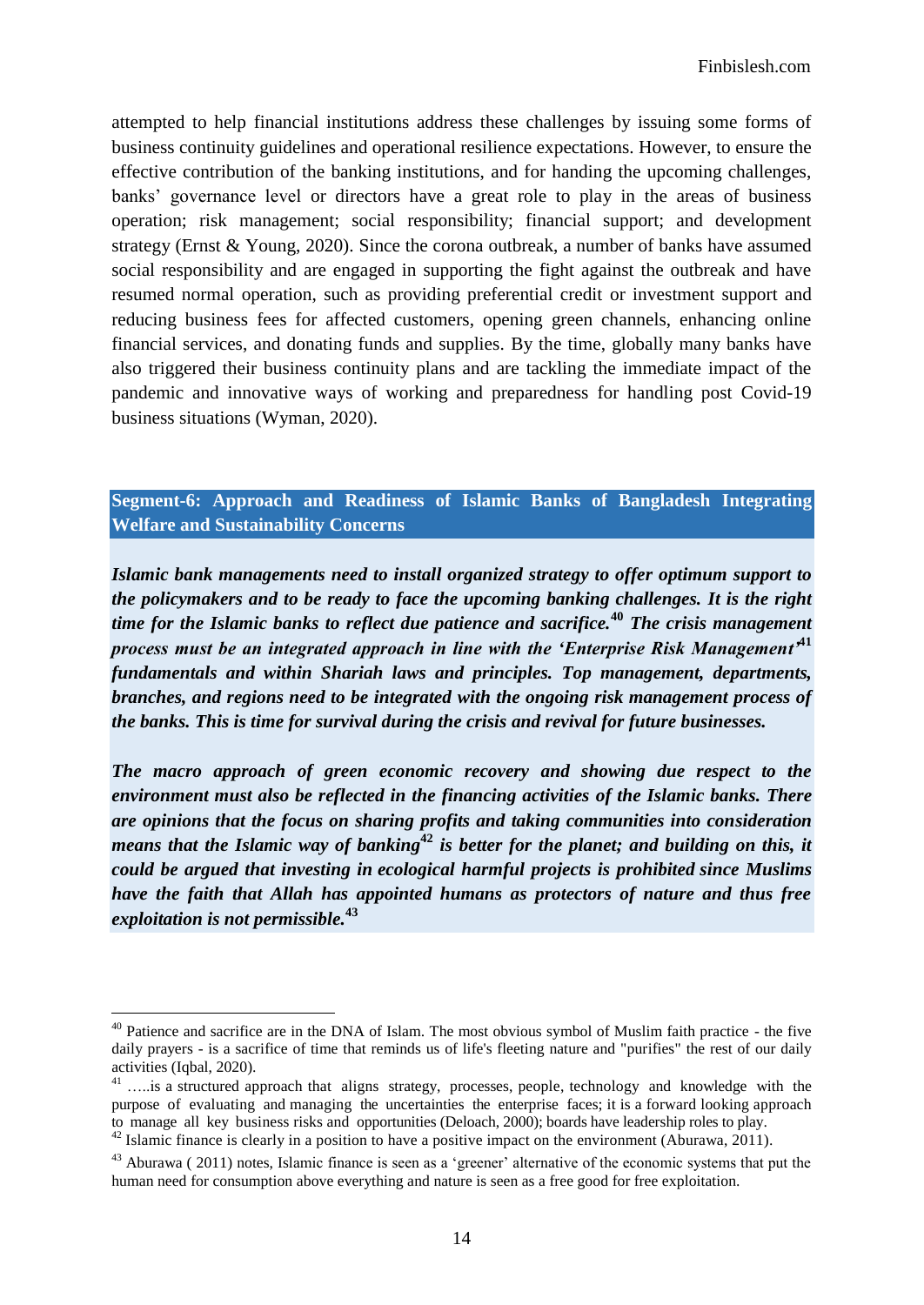*All Islamic banks must handle contamination risks at their workplaces and branches as a priority. Hygiene and cleanliness must get top priority.***<sup>44</sup>** *One aspect of coronavirus prevention that comes very naturally to the followers of Shariah principles is personal hygiene.***<sup>45</sup>** *The clients visiting bank branches in person may face a similar risk or may be the carrier. Islamic banks must have adequate arrangements or installed systems to handle that risk. Islamic banks need to estimate additional resources needed to address the scenario if the crisis goes longer.*

*Human Resource Department must do enough to use technology to facilitate work-fromhome in certain areas when relevant. Employees might be confronting the fear of job-cut, and thus banks need a strategy to address their fear to ensure due productivity and efficiency. Training and capacity development should be emphasized in renewed shape. Banks might resort to online-based education and training platforms to continue with the capacity development programs.*

*Islamic banks must work to ensure that depositors have a similar level of confidence and trust that they were having before the crisis. In spite of several challenges, people may have savings capabilities and may have interests to transact with banks. There might be attempts to reach the doorstep of the people who are generally out of the financial access of the banks by redesigning access tools.* 

*The potential impact of business disruption on investment portfolios is expected to be a key concern to the Islamic banks and thus should be addressed. All economic sectors are not equally affected due to the corona situation, and investment exposures of banks vary. In the case of international trade services, payment obligation might be a cause of concern. These review and assessment exercises would offer indications and hints for future trends and inclinations- important information for business strategy.* 

*Economically and environmentally desirable activities should be particularly addressed and supported by Islamic banks. Sustainable banking ventures related to financial inclusion, small and micro enterprise financing, agricultural financing, and green financing would be required special attention and support. Certain innovative Islamic financing modes to invest in projects aligned with SDGs might help the economy and community the most.* 

<sup>&</sup>lt;sup>44</sup> Not only has Allah informed us that we will face circumstances that we will regard as hardships, but the Almighty, has shown us how to face them. "You who have believed, seek help through patience and prayer. Indeed, Allah is with the patient."(The Holy Qur"an 2: 153); Hygiene and cleanliness (tahara) is so integral to Islam that it is actually a major sub-branch of Muslim faith; without physical hygiene, prayers are broken (Iqbal, 2017).

<sup>&</sup>lt;sup>45</sup> Health organizations and experts promote [personal hygiene](https://www1.health.gov.au/internet/publications/publishing.nsf/Content/ohp-enhealth-manual-atsi-cnt-l~ohp-enhealth-manual-atsi-cnt-l-ch3~ohp-enhealth-manual-atsi-cnt-l-ch3.7) to limit the spread of coronavirus, especially washing hands frequently for at least 20 seconds. Islam has been encouraging personal hygiene for centuries. The Quran instructs followers to keep their clothes clean in one of the earliest revelations (74:4), remarking "God loves those who are clean" (2:222) (noted in the Conservation, 2020).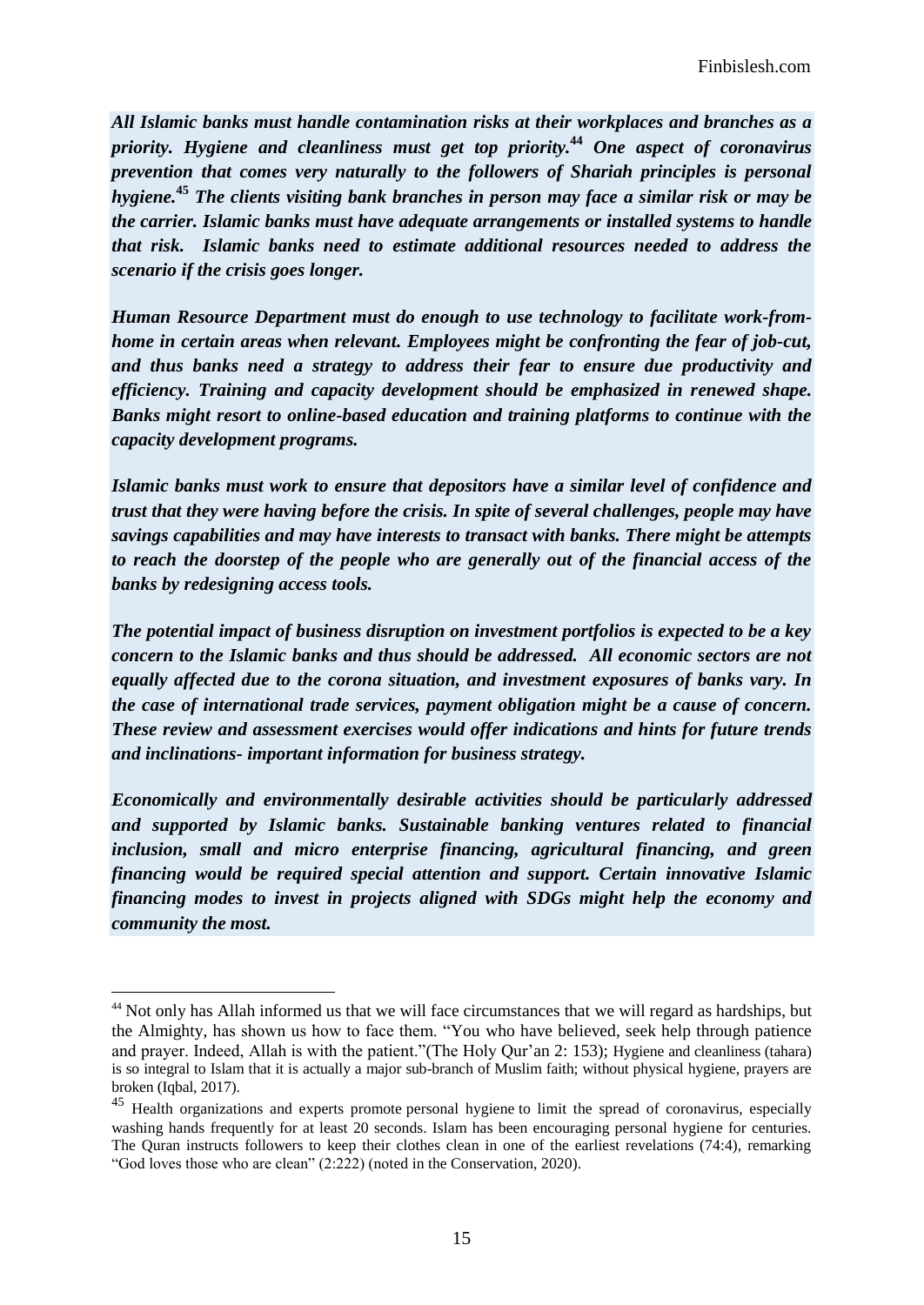*Islamic banks must work on strategizing investment to support the policymakers in this critical moment and minimize their risks at the same time. As a crisis response strategy, policymakers around the globe are following almost a common approach of injecting money in the economy by ensuring greater liquidity with the banks. However, if banks do not respond with proactive approaches and invest, national policy goals cannot be attained.* 

*IT and Fin-tech service platforms and processes must be under extensive monitoring to handle any cyber risk and related operational challenges. Banks may find scope to adopt newer technology shortly to strengthen the necessary online service facilitation. It is also time to work on future business strategy in the area of IT and Fin-tech business adaptation. Digitization might be an immediate strategy, however, digitalization should be the ultimate target.* 

*ICC and the Office of CAMELCO should be given special and redefined responsibility to detect mistakes and non-compliance. Crimes and fraudulent activities may pop-up in a crisis situation in banks especially when the internal control system is not in full swing. Money laundering associated with the health and essential trade transactions; and technology-driven illegal fund transfer might be challenging. The office of the CAMELCO must have a special focus on the evolving crime areas.* 

*An Islamic bank must have an internal strategy for approaching stimulus packages so that its clients and the bank itself might optimally benefit from these. These packages are targeted mainly for the affected clients of banks. Clients having financial strength and who are unaffected should not be facilitated with these scarce packages for the sake of the quick economic recovery of the country.* 

*Regulators must be well informed about the challenges that a bank is or banks are confronting. Banks must be very transparent with the regulator in this critical situation. In this current scenario, these banking challenges may not get priority over 'contamination risk' and 'economic recovery' concerns, however, it would help to get recovery support from the regulator in due time.* 

*Covid-19 is offering an opportunity to support clients and affected communities, thus improving the reputation and image of Islamic Banks. Meeting commitment and liabilities by banks is crucial for reputation. Especially, international payment liabilities must be met for long term benefits and reputation. Trade service providers must not resort to unethical acts for the short-term gain of the bank. It is important to take care of the reputational risk and country risk for sustainable operation by banks in the post Covid-19 situation.* 

*Strategic communications are critical for addressing moral hazard problems that would help to handle the investment quality of Islamic banks. Supporting and knocking might work as fruitful incentive tools for exiting investors to handle moral hazard. This is also critical for the retention of clients as well. Since people are forced to be isolated under social distancing rules, they are consuming more digital marketing and are also observing*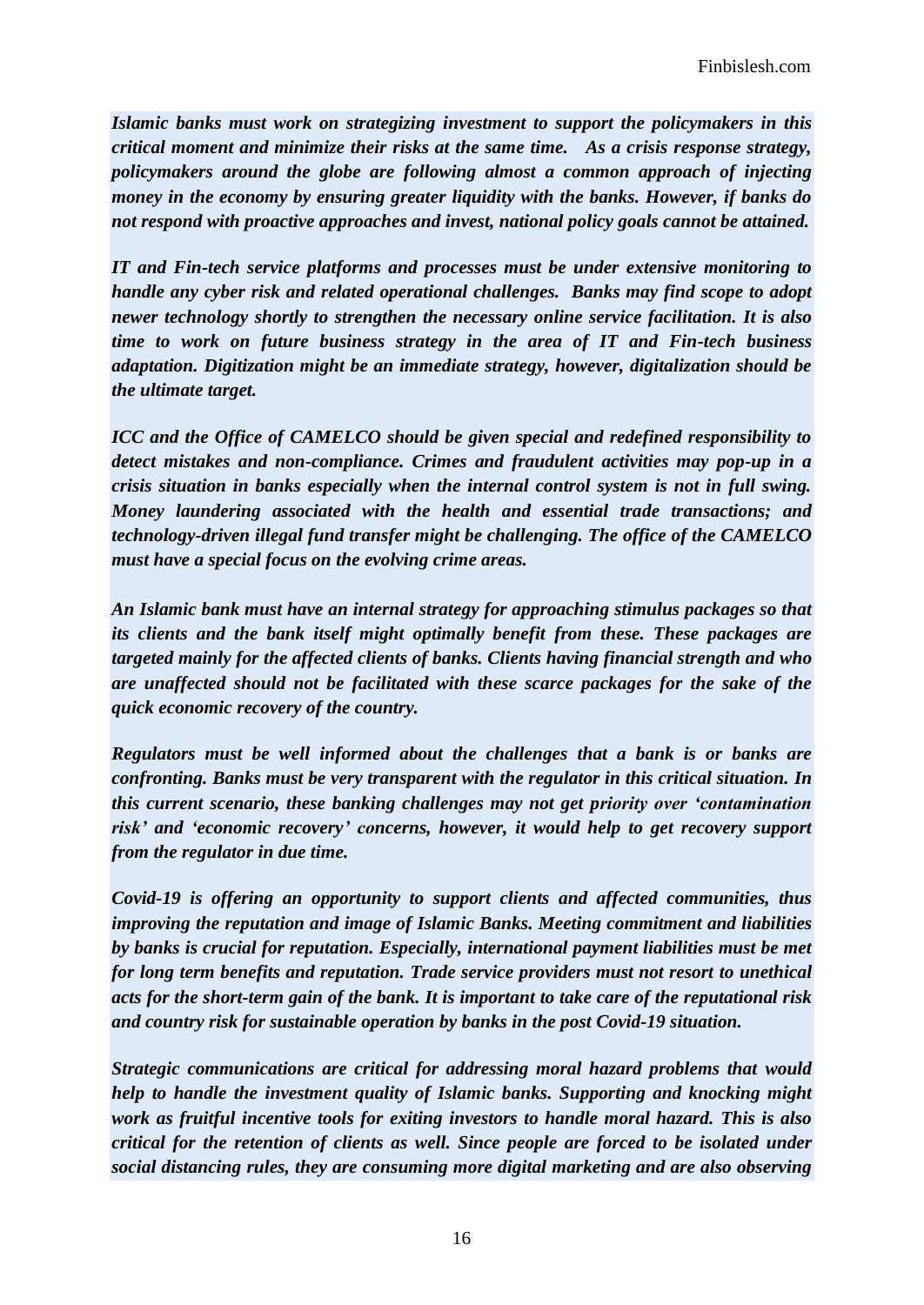*how businesses are reacting to the current environment. Thus it might be a great time to continue with digital marketing by a bank.*

*A crucial area for the banking institutions in any crisis situation like the ongoing Covid-19 is to respond adequately for avoiding a surging loss of trust and confidence with their customers. At this moment, banks are required to act in accordance with the fact that clients are more inclined to stay with a bank they trust when changes in the market occur, and trust of clients is constructed through effective and regular communication to make them well-informed. Business recovery would really be difficult for banking institutions in the presence of the erosion of trust and confidence.*

*Finally, this is the time when honesty and strong moral principles amongst the boards, bank management, and the key stakeholders would play the strongest roles to handle the banking challenges with the ultimate targets of recovery and consolidation of Islamic banking practices. This reflection is particularly desirable from the banking practices that founded on the Shariah laws mainly derived from the Holy Qur'an and the Hadith.*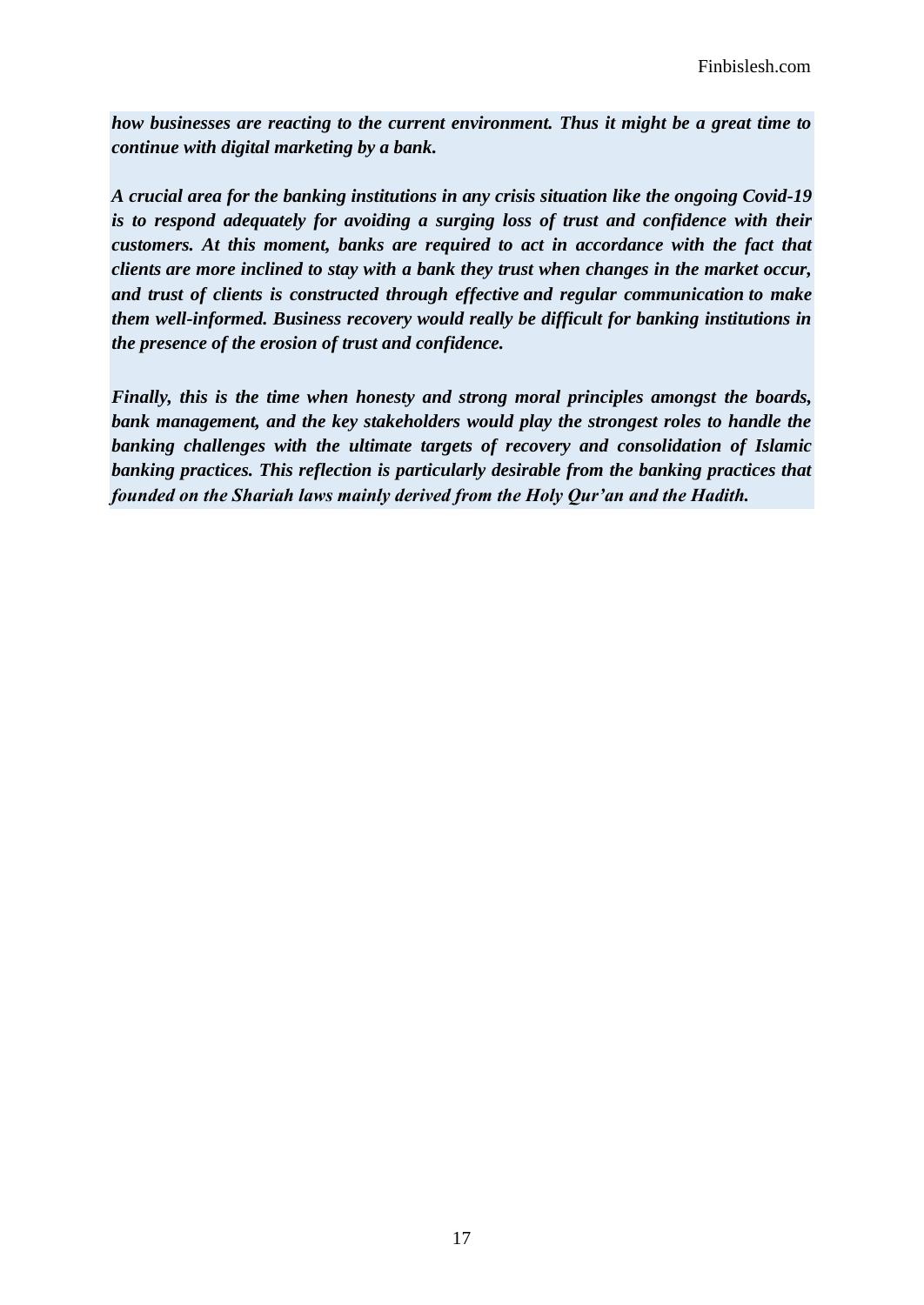#### **References**

Aburawa, Arwa (2011) Why Islamic Banking is good for the environment, July 15: <https://www.greenprophet.com/2011/07/islamic-economics-environment/>

[Al-Banna,](https://www.ecomena.org/author/fatima/) Fatima (2020) Islam and Environment Protection, May 13, 2020, [Climate Change,](https://www.ecomena.org/category/climate-change-2/) Eco MENA:<https://www.ecomena.org/islam-environment/>

Al-Natoor, Bashar (2020) What impact has the coronavirus pandemic on Islamic banks? [https://halal](https://halal-welt.com/en/what-impact-has-the-coronavirus-pandemic-on-islamic-banks/)[welt.com/en](https://halal-welt.com/en/what-impact-has-the-coronavirus-pandemic-on-islamic-banks/)

Antonio De Vito, Juan-Pedro Gomez (2020) Estimating the Covid-19 cash crunch: Global evidence and policy, Elsevier: journal homepage: [www.elsevier.com/locate/jaccpubpol](http://www.elsevier.com/locate/jaccpubpol)

Asian Development Bank or ADB (2020), Asian Development Outlook 2020, April: <https://www.adb.org/countries/bangladesh/economy>

Banker, The (2020) Banks must be key players in the coronavirus fight, March 25, <https://www.thebanker.com/Comment-Profiles/Banks-must-be-key-players-in-the-coronavirus-fight>

BIS (2020) "Measures to reflect the impact of Covid-19", Basel Committee on Banking Supervision, BIS: [www.bis.org.](http://www.bis.org/)

Bicer, Aysu (2020) Islamic finance body sets up fund on Coronavirus Impact: [https://www.aa.com.tr/en/economy/islamic-finance](https://www.aa.com.tr/en/economy/islamic-finance-body-sets-up-fund-on-coronavirus-impact/1769145)

Brown, Stuart (2020) How Covid-19 will reshape Islamic finance markets, the Jakarta Post: [https://www.thejakartapost.com/academia](https://www.thejakartapost.com/academia/2020/06/05/how-covid-19-will-reshape-islamic-finance-markets.html)

Carlsson-Szlezak, Philipp, Martin Reeves and Paul Swartz (2020) What Coronavirus Could Mean for the Global Economy, Harvard Business Review, March 2020, Published on HBR, ORG.

Center for Policy Dialogue or CPD (2020) Corona Pandemic in Bangladesh: Health and Economic Risks, and Recommendations, Working Paper no-133, April, CPD, Dhaka.

Claudio Borio and Fernando Restoy (2020) Reflections on regulatory responses to the Covid-19 pandemic, BIS Publication, April 2020, FSI Brief-1, Basel: [www.bis.org](http://www.bis.org/) 

Coelho, Rodrigo and Jermy Prenio (2020) Covid-19 and operational resilience: addressing financial institutions" operational challenges in a pandemic, April 2020, FIS Brief no-2, BIS: [www.bis.org](http://www.bis.org/) 

Domat, Chloe (2020) Islamic Finance Confronts Global Pandemic: <https://www.gfmag.com/topics/blogs/islamic-finance-covid-19-coronavirus>

Deloach, J.W. (2000) Enterprise-Wide Risk Management: Strategies for Linking Risk and Opportunity, Financial Times/Prentice Hall, London

Economist, The (2020a) Commodity Economies Face Their Own Reckoning Due to Covid-19, March 5: [https://www.economist.com/finance-and-economics/2020/03/05/](https://www.economist.com/finance-and-economics/2020/03/05/commodity-economiesface-their-own-reckoning-due-to-covid-19)

Economist, The (2020b) Covid-19 Could Lead to the Return of Inflation Eventually: [https://www.economist.com/finance-and-economics/2020/04/18/](https://www.economist.com/finance-and-economics/2020/04/18/covid-19-could-lead-to-the-return-of-inflation-eventually) , Weekly Edition, April 18.

Elisabeth Rhyne (2020) Banking on Human Capital: What Financial Institutions Need to Do – Now – to Enable a Covid-19 Recovery, Next Billion"s series: [https://nextbillion.net](https://nextbillion.net/banking-human-capital-covid19-recovery/)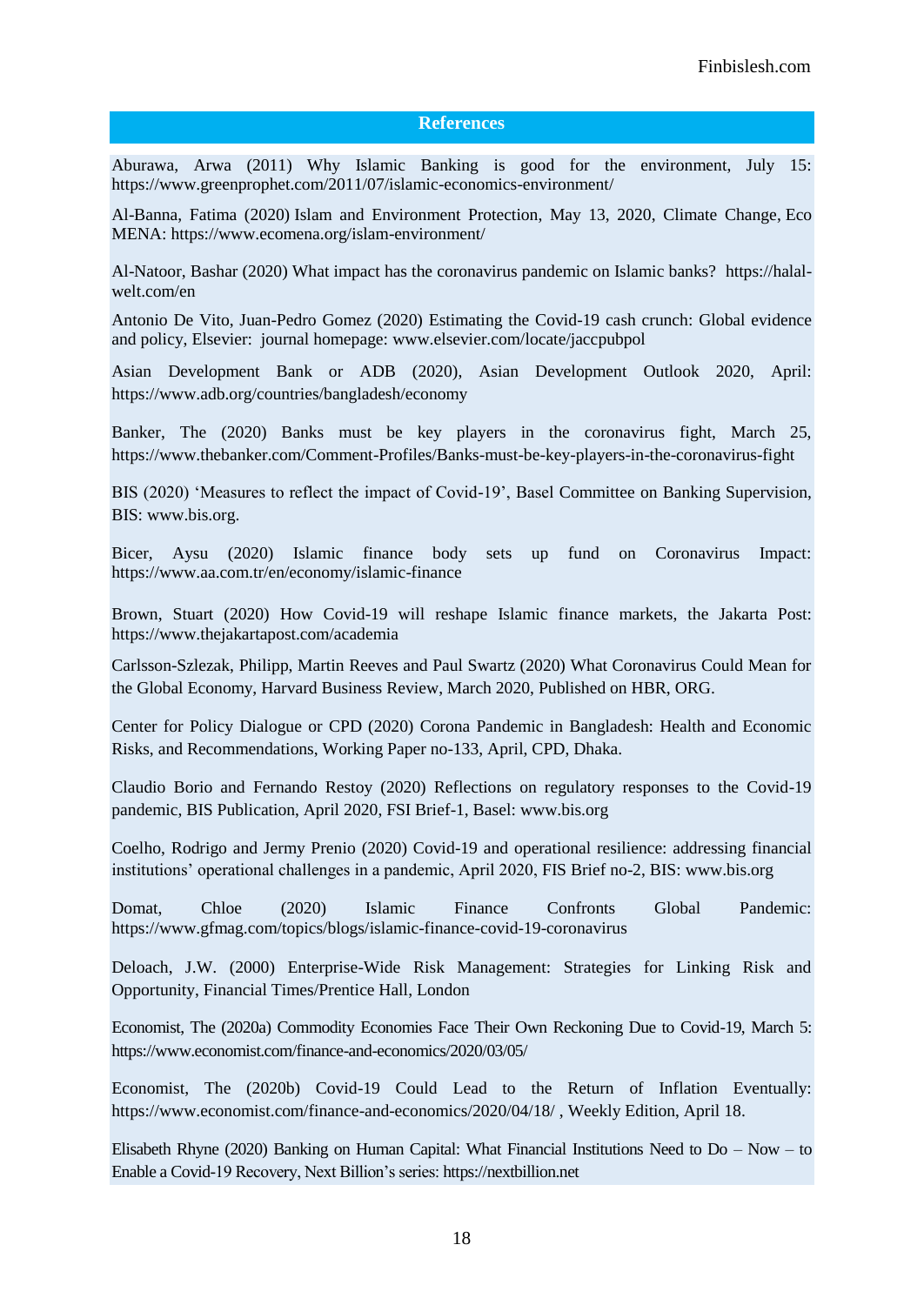Ernst and Young (2020) Top Ten issues for directors of commercial banks amid Covid-19: [https://www.ey.com/Publication/vwLUAssets/ey](https://www.ey.com/Publication/vwLUAssets/ey-top-ten-issues-for-directors-of-commercial-banks-amid-covid-19-en/$File/ey-top-ten-issues-for-directors-of-commercial-banks-amid-covid-19-en.pdf)

Financial Stability Board or FSB (2020) Covid-19 pandemic: Financial stability implications and policy measures taken, April: [http://www.fsb.org](http://www.fsb.org/)

Gavin Goy, Jan Willem van den End (20 April 2020) The impact of the Covid-19 crisis on the equilibrium interest rate:<https://voxeu.org/article/impact-covid-19-crisis-equilibrium-interest-rate>

GreenFitree (2013) The Eco Muslim: 10 Qur"an Verses on the Environment and Do-Able Action Plans: [https://greenfitree.wordpress.com](https://greenfitree.wordpress.com/2013/06/17/10-quran-verses-on-the-environment-and-do-able-action-plans/)

Global Finance (2020) World's Best Islamic Financial Institutions 2020: Fair Winds before the Storm: [https://www.gfmag.com/magazine/may-2020/worlds](https://www.gfmag.com/magazine/may-2020/worlds-best-islamic-financial-institutions-2020)

Iqbal, Nasim(2020) Patience, sacrifice and zakat: An Islamic response to coronavirus, May 21: [https://www.aljazeera.com/indepth/opinion/patience-sacrifice-zakat-islamic-response-coronavirus](https://www.aljazeera.com/indepth/opinion/patience-sacrifice-zakat-islamic-response-coronavirus-200414132512318.html)

Iqbal, Zaufishan (2017) Green Ahadith – Ecological Advice from Prophet Muhammad (PBUH): <https://www.ecomena.org/green-ahadith/>

IMF (2020a) Financial Stability Report 2020: [https://www.imf.org/en/Publications/GFSR/Issues](https://www.imf.org/en/Publications/GFSR/Issues/2020/04/14/global-financial-stability-report-april-2020)

Kowalik, Michael, Troy Davig, Charles S. Morris, Kristen Regehr (2015) Bank Consolidation and Merger Activity following the Crisis, Economic Review, First Quarter: [https://www.kansascityfed.org](https://www.kansascityfed.org/publicat/econrev/pdf/15q1Kowalik-Davig-Morris-Regehr.pdf)

Khan, Sadullah (2019) Stewardship of the Water, the Commodity of Life: [https://www.islamicity.org/7781/stewardship-of-water-the-commodity-of-life](https://www.islamicity.org/7781/stewardship-of-water-the-commodity-of-life/?gclid=EAIaIQobChMI89m27siA6gIVzBErCh0IxA3xEAAYASAAEgIL__D_BwE)

Lu, Sheng (2020) Global Apparel and Textile Tarde and Sourcing, University of Delaware, USA, March: <https://shenglufashion.com/tag/bangladesh/>

Nashirah, Abu Bakar and Sofian Rosbi (2020) Impact of Coronavirus Disease 2019 (Covid-19) to Equity Market and Currency Exchange Rate, Journal of Economics and Finance (IOSR-JEF) , Volume 11, Issue 2 Ser. VI (Mar -Apr 2020), www.iosrjournals.org

OECD (2020) Economic Outlook, Interim Report March 2020: [https://www.oecd](https://www.oecd-ilibrary.org/economics/oecd-economic-outlook/volume-2019/issue-2_7969896b-en)[ilibrary.org/economics/oecd-economic-outlook/volume-2019/issue-2\\_7969896b-en](https://www.oecd-ilibrary.org/economics/oecd-economic-outlook/volume-2019/issue-2_7969896b-en)

Ozili, Peterson and Thankom Arun (2020) Spillover of Covid-19: impact on the Global Economy, April 24:<https://www.researchgate.net/publication/340236487>

PwC (2020) How retail banks can keep the lights on during the Covid-19 crisis and recalibrate for the future?: [https://www.pwc.com/us/en/library/covid-19](https://www.pwc.com/us/en/library/covid-19/coronavirus-impacts-retail-banking.html)

Rehman, Amir A (2020), Islamic Finance Takes on Covid-19, UNDP, April: <https://www.undp.org/content/undp/en/home/blog/2020/islamic-finance-takes-on-covid-19.html>

[Royt,](https://intpolicydigest.org/author/jordan-royt/) Jordan (2020), International Policy Digest Islamic Banking Facing new Challenges amid Covid-19:<https://intpolicydigest.org/2020/05/06/islamic-banking-facing-new-challenges-amid-covid-19/>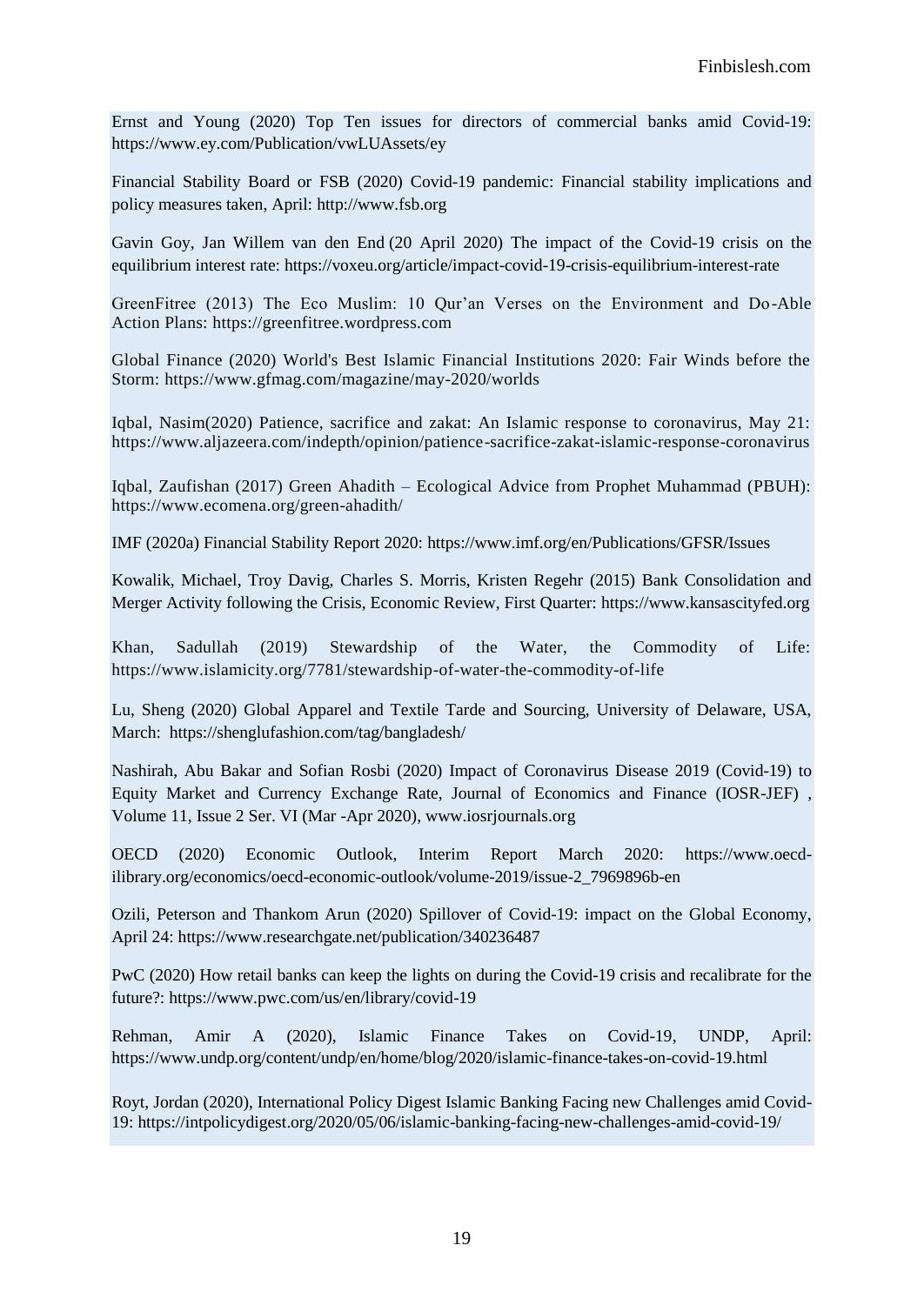Rastogi, Sidhdhhatho (2020) The New Normal: Analysis of Covid-19 Impact on Business and the Economy: [https://blog.smallcase.com](https://blog.smallcase.com/the-new-normal-analysis-of-covid-19-on-indian-businesses-sectors-and-the-economy/)

Stefan Avdjiev, Egemen Eren and Patrick McGuire (2020) Dollar funding costs during the Covid-19 crisis through the lens of the FX swap market, BIS Bulletin, No-1, BIS.

Suliman, Lutfiyah (2020) Islam and Animal Rights, [June 5, 2020](https://www.ecomena.org/islam-animal/) | [EcoIslam,](https://www.ecomena.org/category/ecoislam/) [Environment,](https://www.ecomena.org/category/environment-2/) [Nature:](https://www.ecomena.org/category/nature/) <https://www.ecomena.org/islam-animal/>

[Shah,](https://moderndiplomacy.eu/author/zahoorshah/) Zahoor Ahmad (2020) The voiceless sufferers of covid-19: Islam and Animal care: <https://moderndiplomacy.eu/2020/04/28/the-voiceless-sufferers-of-covid-19-islam-and-animal-care/>

The Conservation (2020) [https://theconversation.com/how-coronavirus-challenges-muslims-faith-and](https://theconversation.com/how-coronavirus-challenges-muslims-faith-and-changes-their-lives-133925)[changes-their-lives-133925](https://theconversation.com/how-coronavirus-challenges-muslims-faith-and-changes-their-lives-133925)

Technavio (2020) Analysis on Impact of Covid-19 - Global Islamic Banking Software Market 2020- 2024: [https://www.businesswire.com/news/home/20200512005710/en/Analysis-Impact.](https://www.businesswire.com/news/home/20200512005710/en/Analysis-Impact-%20ng)

Usher, Eric and Daouda Ndiaye (2020) (2020) 2020: the year sustainable Islamic finance scales?; Responsible Investor: [https://www.responsible-investor.com/articles/2020-the-year-sustainable](https://www.responsible-investor.com/articles/2020-the-year-sustainable-islamic-finance-scales)[islamic-finance-scales](https://www.responsible-investor.com/articles/2020-the-year-sustainable-islamic-finance-scales)

UNCTAD (2020) Global trade impact of the corona virus epidemic, Trade and Development Report Update, UNCTAD/DITC/INF/2020/1.

Vater, Dirk Roberto Frazzitta, Giulio Naso and Joao Soares (2020) Banks in the Age of Covid-19: Protect, Serve and Build Resilience, April 01, 2020: [https://www.bain.com/insights/banks-in-the-age](https://www.bain.com/insights/banks-in-the-age-of-covid19-protect-serve-and-build-resilience/)[of-covid19-protect-serve-and-build-resilience/](https://www.bain.com/insights/banks-in-the-age-of-covid19-protect-serve-and-build-resilience/)

Washington Post, The (2020) Here Comes the Great Deflation Threats, April 06: [https://www.washingtonpost.com/opinions/here-comes-the-great-deflation-threat](https://www.washingtonpost.com/opinions/here-comes-the-great-deflation-threat/2020/04/05/27ca18ce-75fc-11ea-87da-77a8136c1a6d_story.html)

World Bank, The (2020) Economic Impact of Covid-19 on South Asia: The Cursed Blessing of Public Banks, IBRD/World Bank, Washington DC: www.worldbank.org

World Economic Forum (2020) This is what the economic fallout from coronavirus could look like: <https://www.weforum.org/agenda/2020/04/depression-global-economy-coronavirus/>

World Trade Organization (2020) Trade Statistics and Outlook: Trade set to plunge as Covid-19 pandemic upends global economy, April 08, Geneva: [https://www.wto.org/english/news](https://www.wto.org/english/news_e/pres20_e/pr855_e.htm)

Wyman, Oliver (2020) The Role of Retail Banks in Fighting Covid-19, Insights, April 06: <https://www.oliverwyman.com/our-expertise/insights/2020/apr/covid-19-retail-banking.html>